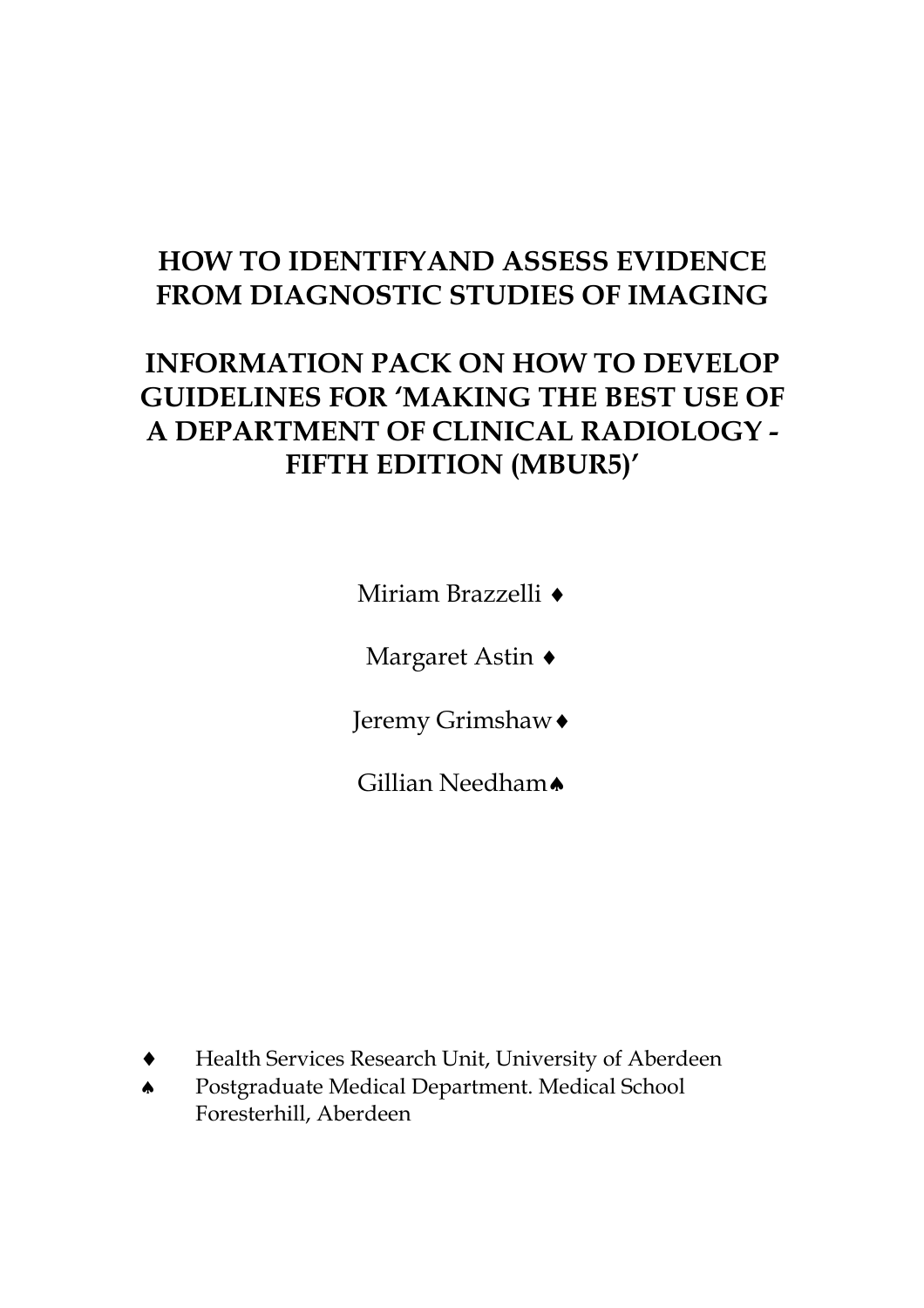## **INDEX**

| Foreword                                                                        | 3  |
|---------------------------------------------------------------------------------|----|
| Which studies should be considered when developing recommendations<br>for MBUR5 | 4  |
| Identifying evidence                                                            | 5. |
| Quality appraisal                                                               | 9  |
| Assessing the technical performance of a test                                   | 10 |
| Evidence tables                                                                 | 11 |
| Making recommendations                                                          | 11 |
| Grading recommendations                                                         | 11 |

## **LIST OF APPENDICES**

Appendix 1: Frequently asked questions on how to search for evidence.

Appendix 2: Checklist for reviewing papers evaluating diagnostic tests. Rationale for the criteria used for the quality assessment of diagnostic studies.

Appendix 3: Checklist for appraising the quality of randomised controlled trials.

Appendix 4: Checklist for evaluating meta-analyses of diagnostic tests.

Appendix 5: Methodological standards for validation of a clinical decision rules.

Appendix 6: How to interpret diagnostic data.

Appendix 7: Data abstraction form for diagnostic studies

Appendix 8: Example of guideline, reference, and evidence tables for MBUR5

Appendix 9: Glossary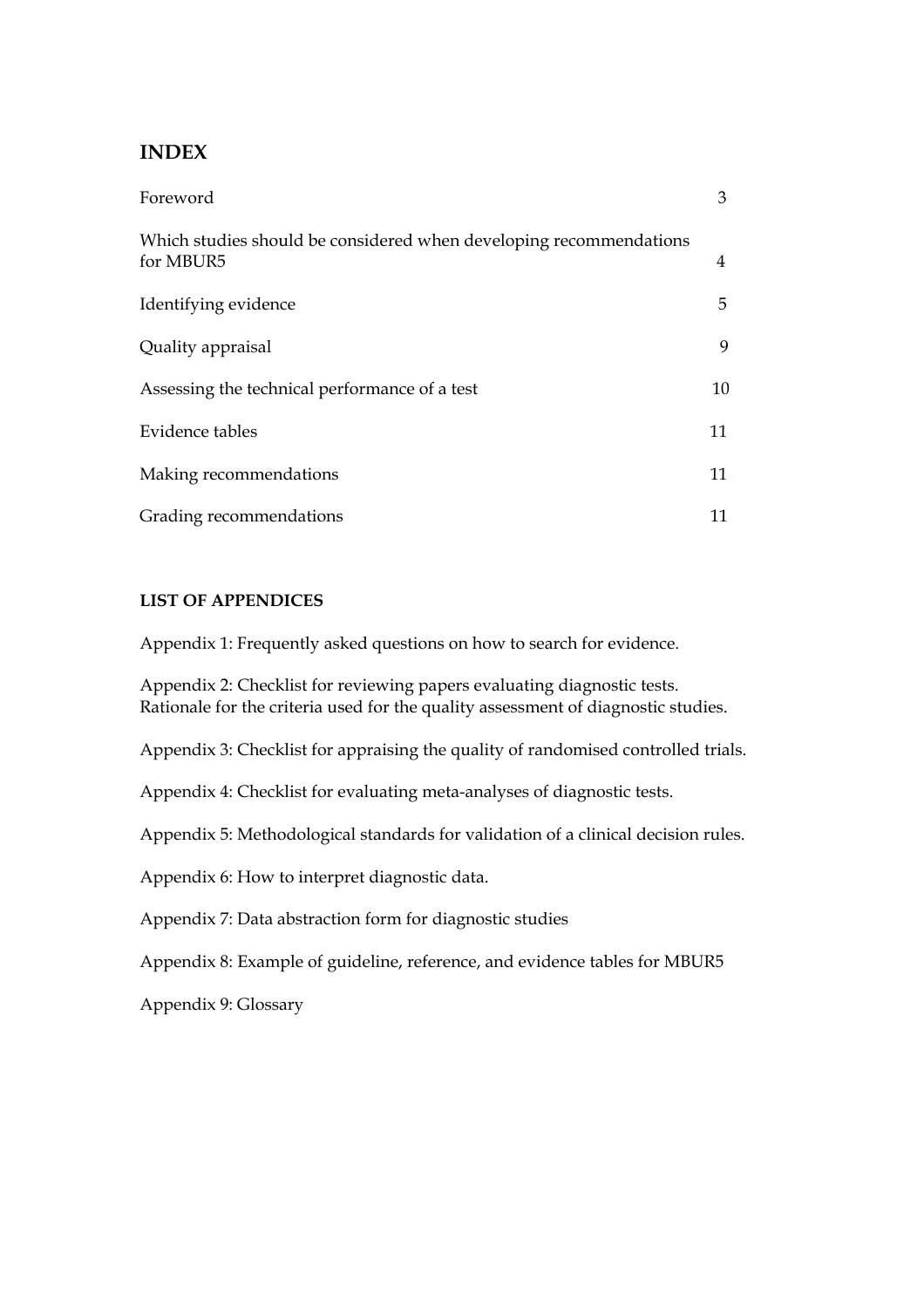# **FOREWORD**

This information pack has been devised in response to specific issues raised by the Special Interest Group leaders during the MBUR5 Training Day held in London on 13<sup>th</sup> December 2000. It aims to clarify the selection process and interpretation of diagnostic studies of imaging and radiological investigations. In particular, the information pack aims to assist the searching and critical appraising processes. It is complementary to the existing templates developed by Chris Squire for the Royal College of Radiologists. We have included a revised grading system which is more appropriate for diagnostic studies. We believe that even for those who have already completed their tables the adoption of this new system will require minimal additional effort.

The information pack comprises the following:

- Guidance on which studies should be considered when developing recommendations for MBUR5.
- Search strategies for retrieval of relevant studies.
- Guidance on how to critically appraise diagnostic studies.
- Guidance on how to assess the technical performance of diagnostic tests and calculate sensitivity, specificity, predictive values and likelihood ratios.
- Examples of the current guideline, evidence and reference tables format.
- Factors to be considered when making recommendations.
- A revised grading system for diagnostic studies.

In the Appendices, we provide: examples of checklists for the appraisal of primary studies, meta-analyses and clinical decision rules; a description of the technical characteristics of diagnostic studies; and a glossary of terms.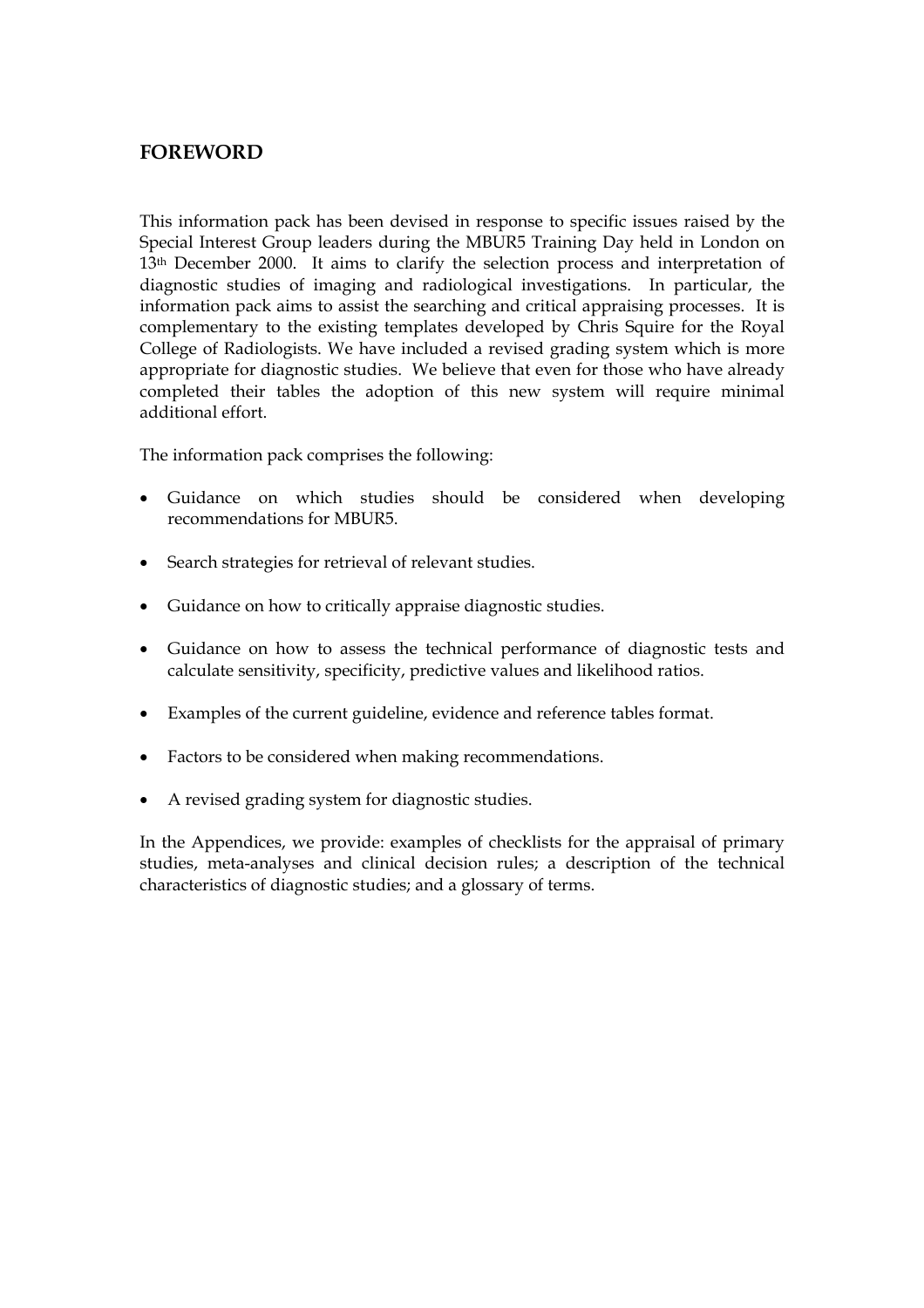# **WHICH STUDIES SHOULD BE CONSIDERED WHEN DEVELOPING RECOMMENDATIONS FOR MBUR5?**

Studies of diagnostic tests must demonstrate that the new test is accurate in distinguishing patients with the target disease from patients without the target disease. All comparative studies in which a new test is compared with a reference ("gold") standard are eligible for inclusion.

The following types of study should be considered when developing recommendations for MBUR5:

- Comparative prospective studies (e.g. cross-sectional studies, cohort studies) in which all participants undergo the new test as well as the reference ("gold") standard.
- Comparative studies performed on a non-consecutive series of patients (e.g. retrospective case note studies, case-control studies).
- Randomised controlled trials to determine the magnitude of the combination of both diagnostic test and treatment effect on outcomes when a proper reference ("gold") standard is not available and follow-up of patients (after treatment) is required.
- Systematic reviews of primary studies, which employ explicit and reproducible methods to identify, appraise and synthesise evidence.
- Meta-analyses, which are systematic reviews which statistically combine the results of two or more primary studies.
- Clinical decision rules, which formally contribute to the accuracy of diagnostic and prognostic assessments and inform the decision making process.

The following studies should not be considered :

- Narrative reviews (although it may be useful to scan reference lists of narrative reviews for other potentially relevant studies).
- Case reports, pictorial essays.
- Therapeutic, prognostic, pilot, volunteer, phantom and animal studies.
- Studies about technical developments of instrumentation.

Precise definitions of study designs and technical terms used in diagnostic studies are detailed in the glossary in Appendix 9.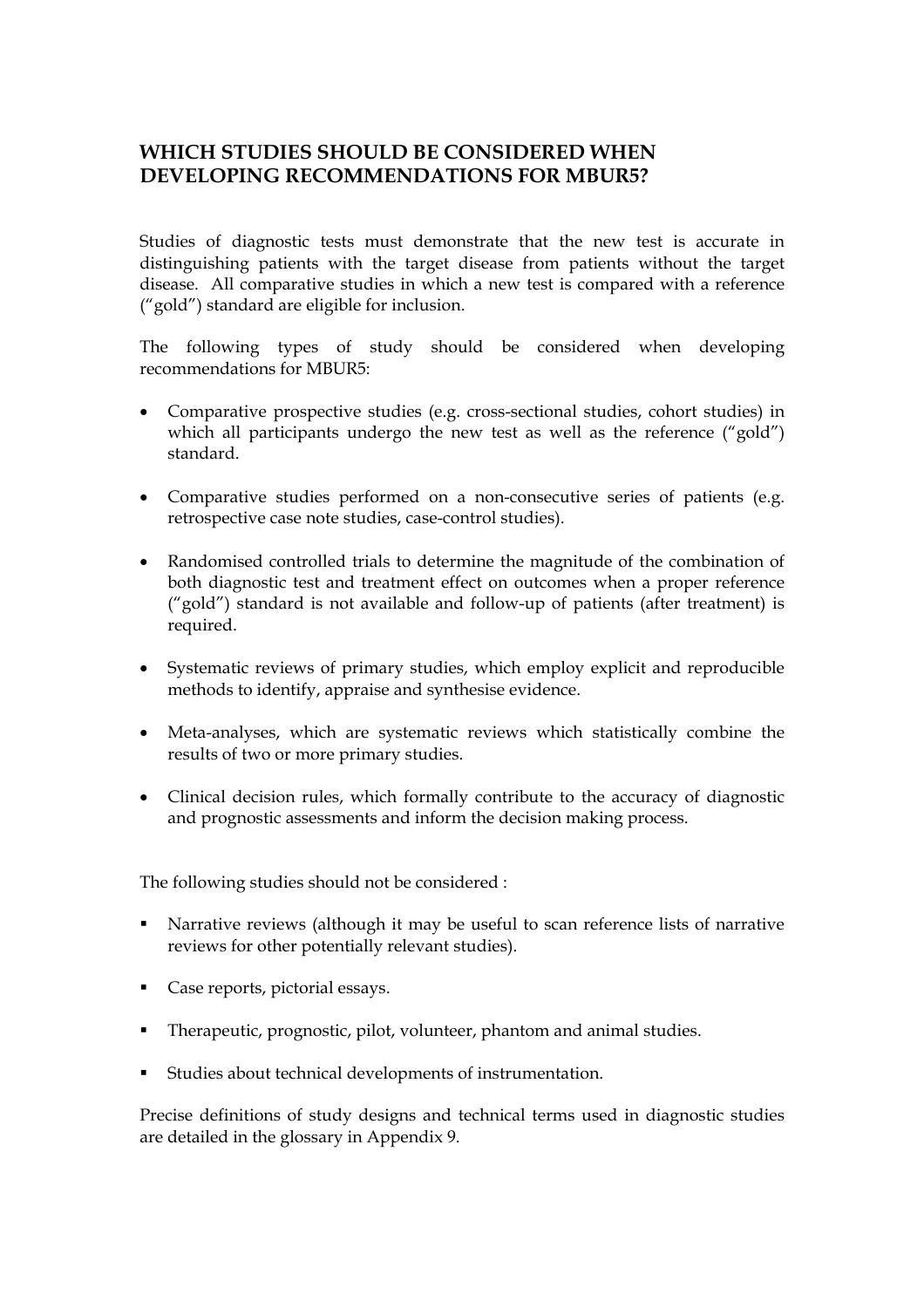# **IDENTIFYING EVIDENCE**

In this section, we provide examples of simple search strategies for identifying relevant primary studies, systematic reviews, and clinical decision rules. The aim of these searches is to maximise specificity rather than sensitivity to increase the relevance of retrieved articles. As a consequence, guideline developers should be aware that some relevant articles might not be retrieved.

MEDLINE is the most frequently used electronic database for retrieval of published medical articles. It is the electronic version of the *Index Medicus*, compiled by the National Library of Medicine of the United States, and indexes over 3,700 journals.

The Medline database is easily accessible on line or by CD-ROM by means of various interfaces. The most common interfaces are: Ovid and Silver Platter, which are almost universally available on networked university systems or in medical and science libraries. Medline can be also accessed over the Internet as PubMed (http://www.ncbi.nlm.nih.gov/entrez/query.fcgi).

Articles can be retrieved from Medline in two ways:

- by any word or phrase contained in the citations.
- by MeSH terms (or Medical Subject Headings), a limited thesaurus of medical terms which has a tree-like structure. The further down a branch the more specific the terms become.

The 'explode' command for a MeSH term is very powerful and enables the search to retrieve all articles indexed with the term, and any of the narrower terms in the branch.

The syntax of a search strategy (the format of letters, numbers and symbols) is very important and differs according to the particular interface used (Ovid, Silver Platter, PubMed).

Some frequently asked questions about searching and a key to the symbols used in the search strategies are reported in Appendix 1.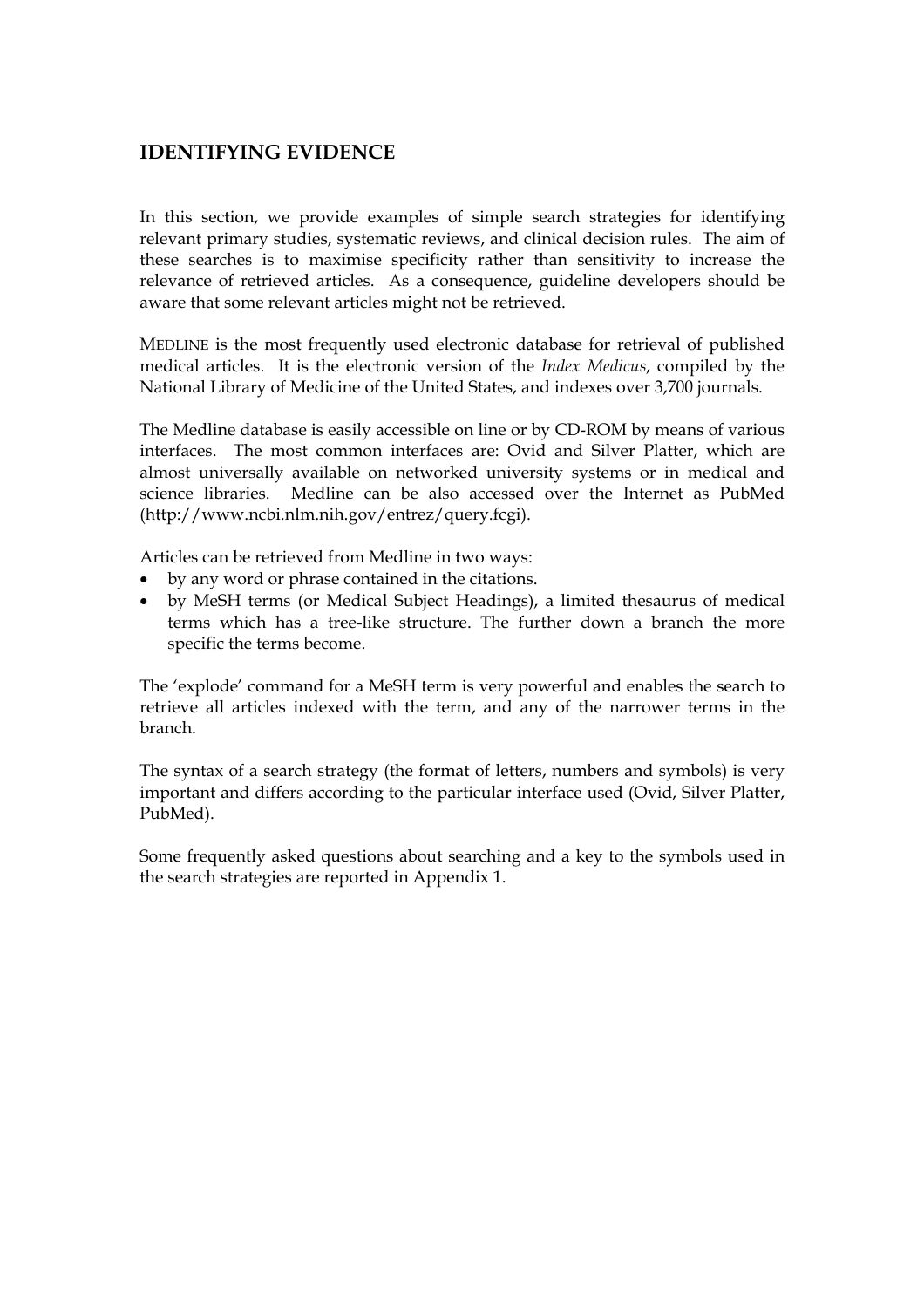## *Identifying Potentially Relevant Primary Studies*

**STEP 1: Identification of potentially relevant diagnostic articles (irrespective of study design).** Enter the following search strategy in the command line of Medline.

| Line           | <b>OVID</b>                      | <b>SILVER PLATTER</b>                  | <b>PUBMED</b>           |
|----------------|----------------------------------|----------------------------------------|-------------------------|
| no.            |                                  |                                        |                         |
| $\mathbf{1}$   | exp "sensitivity and             | exp sensitivity-and-                   | Sensitivity and         |
|                | specificity"/                    | specificity                            | specificity[mh]         |
| $\overline{2}$ | exp mass screening/              | exp mass screening                     | mass screening[mh]      |
| 3              | sensitivity.tw.                  | sensitivity in ti,ab                   | sensitivity[tw]         |
| $\overline{4}$ | specificity.tw.                  | specificity in ti,ab                   | specificity[tw]         |
| 5              | (predictive adj3<br>value\$).tw. | predictive near3 value* in<br>ti,ab    | "predictive value*"[tw] |
| 6              | accuracy.tw.                     | accuracy in ti,ab                      | $accuracy$ [tw]         |
| 7              | screen\$.tw.                     | screen* in ti,ab                       | screen*[tw]             |
| 8              | or/1-7                           | #1 or $\#2$ or $\#3$ or $\#4$ or $\#5$ | #1 OR #2 OR #3 OR #4 OR |
|                |                                  | or                                     | #5 OR #6 OR #7          |
|                |                                  | #6 or #7                               |                         |

**STEP 2: Elimination of papers with irrelevant study designs.** The set can be further refined by excluding irrelevant articles such as case reports, editorials, letters and reviews. The follow-on set should mainly contain primary diagnostic studies (see lines 9-14), but might exclude some systematic reviews.

| Line | <b>OVID</b>                 | <b>SILVER PLATTER</b>       | <b>PUBMED</b>        |
|------|-----------------------------|-----------------------------|----------------------|
| no.  |                             |                             |                      |
| 9    | case report/                | Case-report in tg           | case report [mh]     |
| 10   | letter.pt.                  | letter in pt                | letter [pt]          |
| 11   | editorial.pt.               | editorial in pt             | editorial [pt]       |
| 12   | comment.pt.                 | Comment in pt               | comment [pt]         |
| 13   | review.pt.                  | review in pt                | review [pt]          |
| 14   | 8 not (9 or 10 or 11 or 12) | #8 not (#9 or #10 or #11 or | #8 NOT (#9 OR #10 OR |
|      | or $13)$                    | #12 or #13)                 | #11 OR #12 OR #13)   |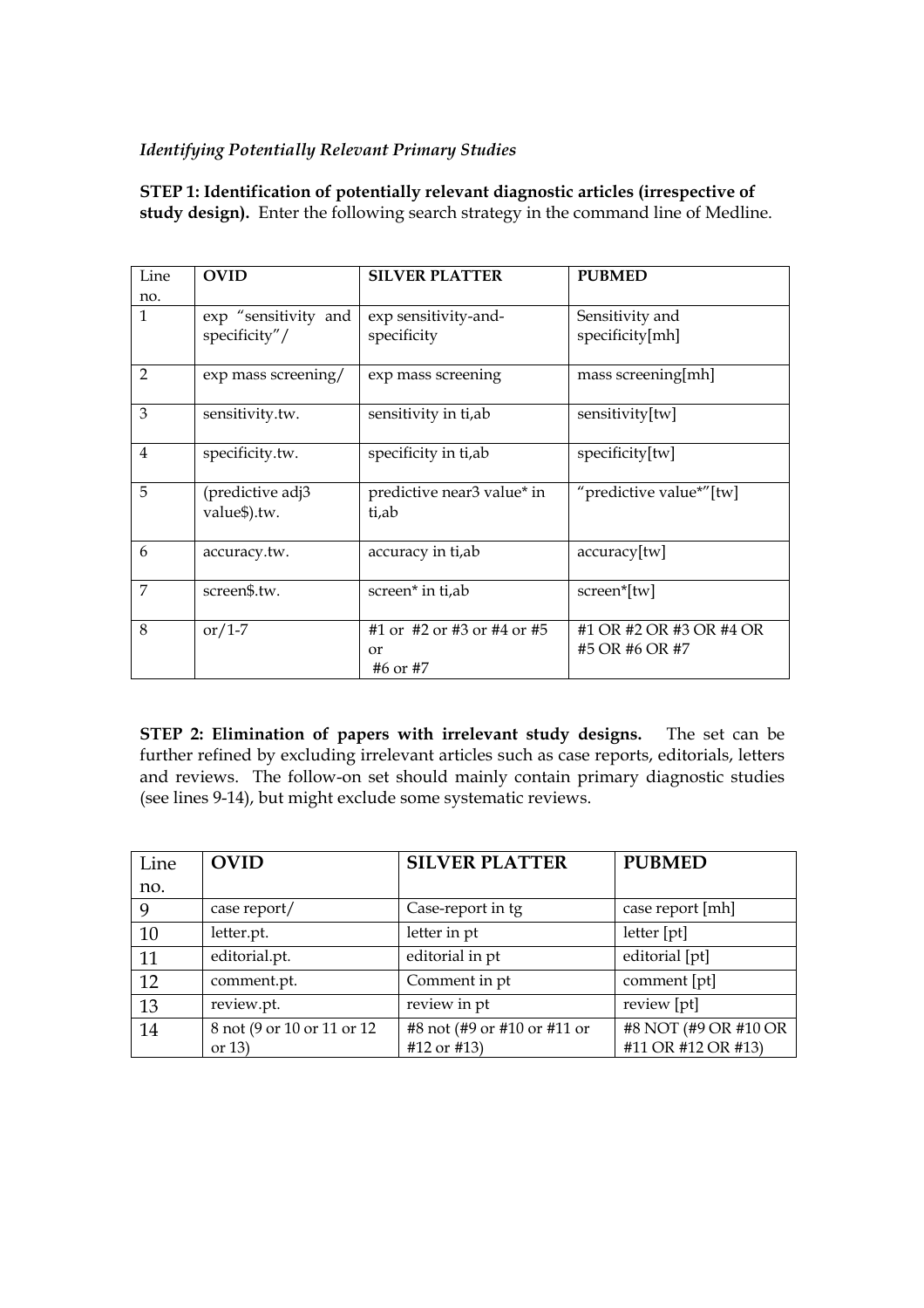**STEP 3: Identification of studies relating to specific investigation modalities.** A very broad MeSH term covering all diagnostic imaging modalities is the term *diagnostic imaging* (see line 15). To narrow down the search to a particular type of investigation (e.g. angiography, mammography, ultrasonography, tomography) select the appropriate term in the sub-branch of the "diagnostic imaging" heading of the MeSH tree. For MeSH terms, USA rather than UK terminology and spelling are usually used (see Appendix 1 for more information).

**STEP 4: Identification of studies relevant to a specific clinical condition.** The final stage is to add the clinical condition of interest preferably as a MeSH term (e.g. pulmonary embolism, gallbladder, digestive system - see line 16).

The relevant sets are then combined using the AND operator (see line 17).

At this stage the set can be limited to "human" studies by selecting the *Limit* option on the interface (see line 18).

|    | <b>OVID</b>             | <b>SILVER PLATTER</b>            | <b>PUBMED</b>          |
|----|-------------------------|----------------------------------|------------------------|
| 15 | exp diagnostic          | exp diagnostic imaging           | diagnostic imaging[mh] |
|    | imaging/                |                                  |                        |
| 16 | exp insert condition of | exp insert condition of interest | Insert condition of    |
|    | interest                |                                  | <i>interest</i> [mh]   |
| 17 | 14 and 15 and 16        | #14 and #15 and #16              | #14 AND #15 AND #16    |
| 18 | Limit 17 to human       | Limit 17 to human                | Limit 17 to human      |

## *Identifying potentially relevant systematic reviews*

To include systematic reviews and meta-analyses in a set, add on the following strategy to the end of the diagnostic strategy (Step 1 above):

|    | <b>OVID</b>                                       | <b>SILVER PLATTER</b>                                   | <b>PUBMED</b>                                             |
|----|---------------------------------------------------|---------------------------------------------------------|-----------------------------------------------------------|
| 19 | meta-analysis.pt.                                 | meta-analysis in pt                                     | meta-analysis[pt]                                         |
| 20 | meta-analysis/                                    | meta-analysis in mesh                                   | meta-analysis[mh]                                         |
| 21 | (data adj3 synthesis).tw.                         | "data near synthesis" in ti,ab                          | "data synthesis" [tw]                                     |
| 22 | (published adj3 studies).ab.                      | "published near studies" in ab                          | "published studies" AND<br>hasabstract                    |
| 23 | (data adj extraction).ab.                         | "data near extraction" in ab                            | "data extraction" {tw]                                    |
| 24 | systematic\$ adj3 (review\$<br>or overview\$).tw. | Systematic* near3 review*                               | "systematic* review*"[tw]                                 |
| 25 | (meta?analy\$ or meta<br>analy\$).tw.             | Systematic* near3 overview*                             | "systematic-overview"                                     |
| 26 | $or/19-26$                                        | meta-analy* or meta?analys*                             | "meta-analy*"[tw]                                         |
| 27 | 8 and 15 and 16 and 26                            | #19 or #20 or #21 or #22 or #23 or<br>#24 or #25 or #26 | #19 OR #20 OR #21 OR<br>#22 OR #23 OR #24 OR<br>#25 OR 26 |
| 28 |                                                   | #8 and #15 and #16 and #27                              | #8 AND #15 AND #16<br><b>AND #27</b>                      |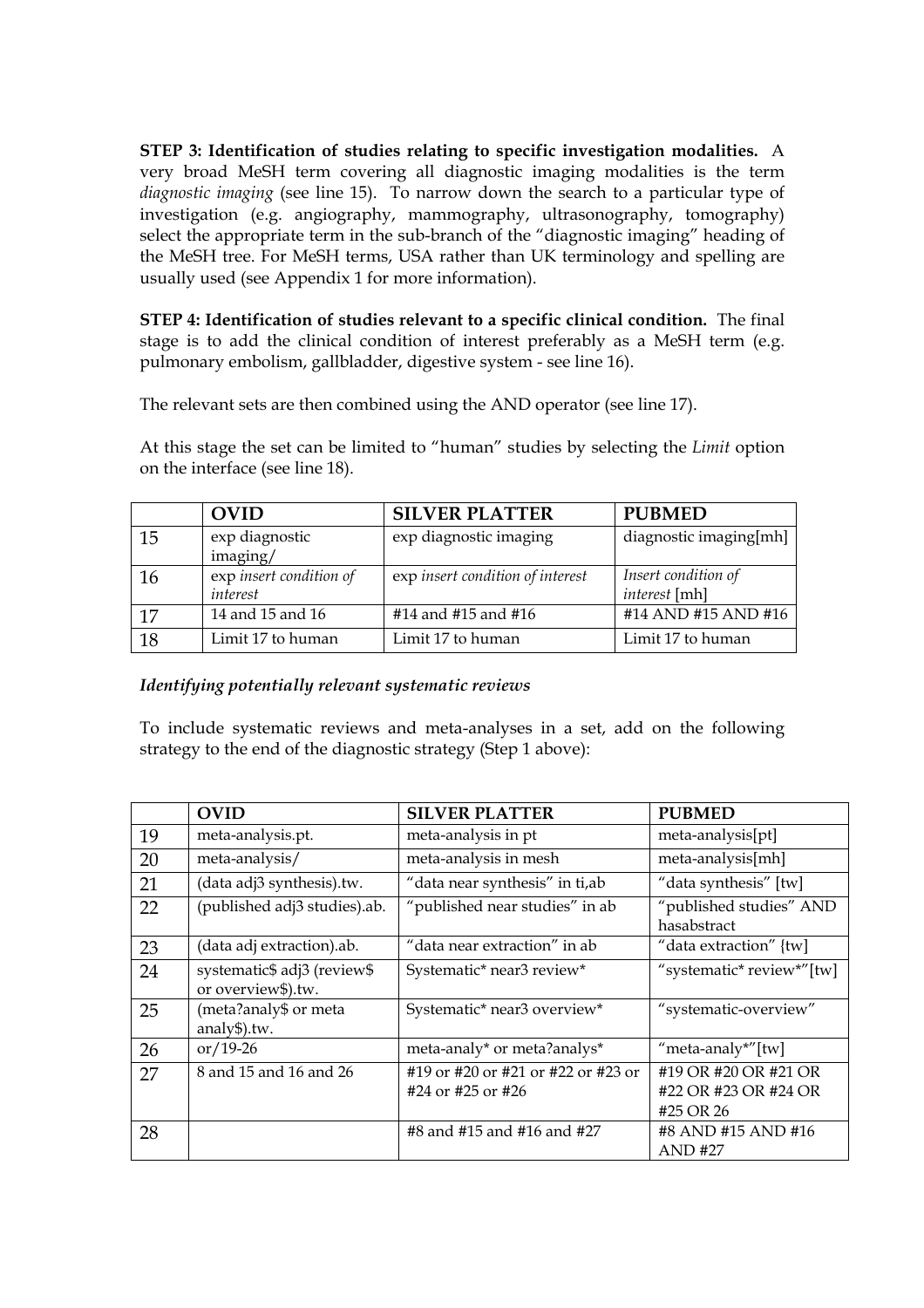(Source for the systematic review strategy adapted from: NHS Centre for Reviews and Dissemination, University of York (<http://www.york.ac.uk/inst/crd/search.htm>- Nov 2001)

## *Identifying potentially relevant clinical decision rules*

To identify articles about clinical decision rules add on the following strategy to the end of the diagnostic strategy (see Step 1 above):

|               | <b>OVID</b>                                                | <b>SILVER PLATTER</b>                                      | <b>PUBMED</b>                                                        |
|---------------|------------------------------------------------------------|------------------------------------------------------------|----------------------------------------------------------------------|
|               | exp clinical protocols/                                    | exp clinical protocols                                     | clinical protocols[mh]                                               |
| $\mathcal{D}$ | exp practice guidelines/                                   | exp practice guidelines                                    | practice guidelines[mh]                                              |
| 3             | exp algorithm/                                             | exp algorithm                                              | algorithm[mh]                                                        |
| 4             | exp decision making/                                       | exp decision making                                        | decision making[mh]                                                  |
| 5             | rule\$.tw.                                                 | rule* in ti, ab                                            | rule*[tw]                                                            |
| 6             | or/1-5                                                     | #1 or #2 or #3 or #4 or #5                                 | #1 OR #2 OR #3 OR #4<br>OR #5                                        |
| 7             | add in clinical and modality<br>terms and combine with AND | add in clinical and modality terms<br>and combine with AND | add in clinical and modality<br>terms and combine with<br><b>AND</b> |

#### **Saving search strategies**

Ovid and Silver Platter search histories can be saved and re-run or modified afterwards. Look out for a "save search" key, click on it and follow directions. Precise instructions on how to save a search strategy are also available from your local medical library.

PubMed searches can be saved in a number of ways:

- As a text file
- On to the clipboard
- On to a floppy disk
- As a URL on your web browser

A comprehensive "Help" is available from the PubMed Help file.

*In case of uncertainty about using the search strategies outlined above it is advisable to consult a medical librarian or an information scientist***.** 

## **Relevant web sites for further information about search strategies (accessed Nov 2001)**

<http://wwwlib.jr2.ox.ac.uk/caspfew/filters> [http://www.nthames-health.tpmde.ac.uk/evidence\\_strategies/index.htm](http://www.nthames-health.tpmde.ac.uk/evidence_strategies/index.htm) <http://cebm.jr2.ox.ac.uk/docs/searching.html> <http://www.york.ac.uk/inst/crd/search.htm>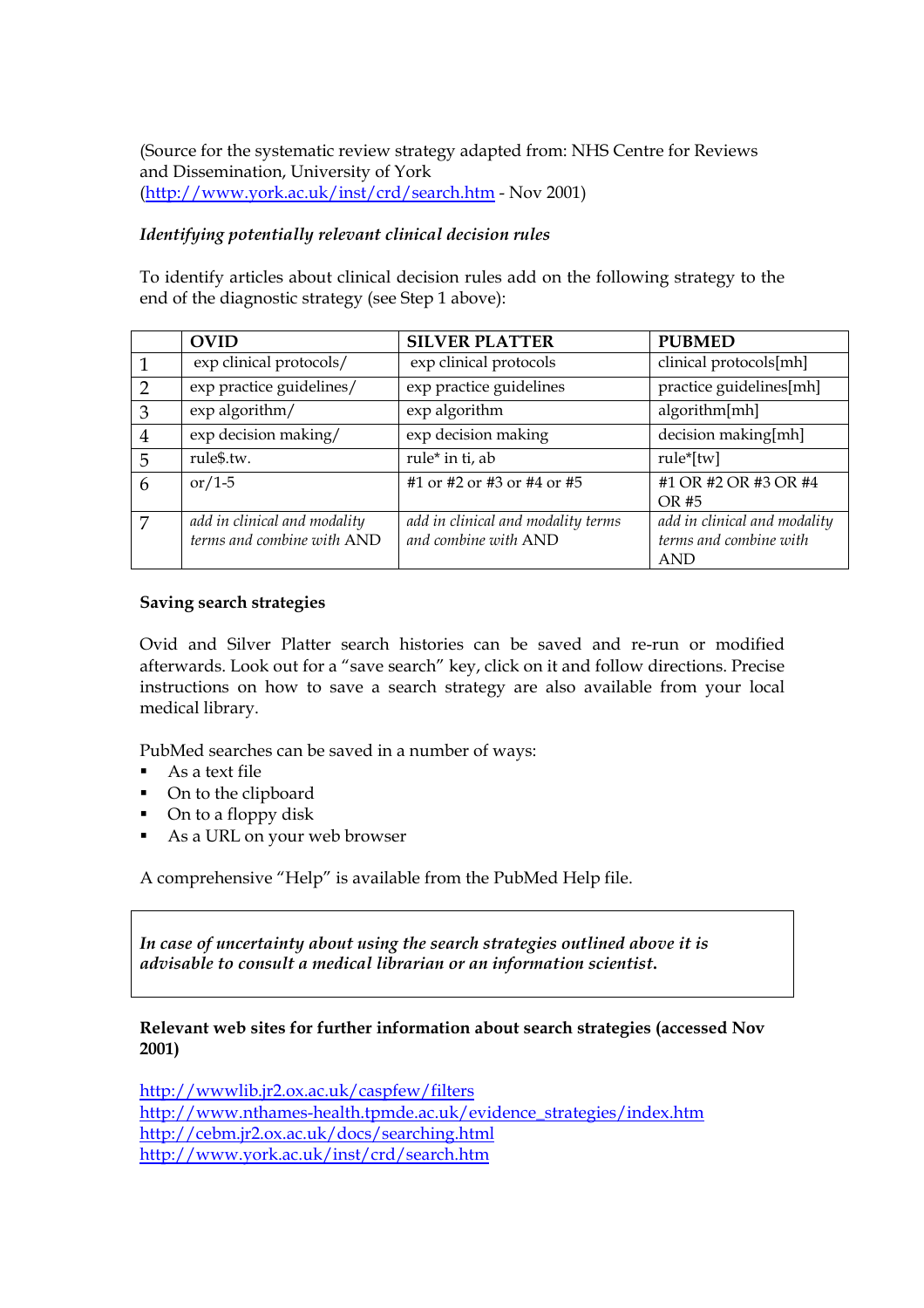# **QUALITY APPRAISAL**

Once potentially relevant studies have been identified by the searches, it is important to screen the Medline citation to assess the likely relevance of the identified study to the recommendation of interest. Following this, hard copies of relevant studies should be retrieved for further assessment. Ideally, guideline developers shold consider all relevant studies, however this may not be feasible within available resources. If a guideline developer needs to select a subset of studies to consider in greater details, they should initially select studies with more robust designs (see below).

When developing guideline recommendations, it is important to appraise the quality of studies to allow the guideline developer to give greater weight to studies that are likely to be unbiased. Some types of study design are less likely to be biased (Box 1), thus we can develop a hierarchy of evidence based upon design and give greater weight to studies with more robust designs. This is the rationale for excluding studies with certain designs (e.g. narrative reviews). Thus guideline developers should give greater weight to a well-conducted systematic review than individual cohort or case control studies.

*Box 1 Hierarchy of evidence* 

*1 Systematic reviews/meta-analyses/clinical decisions rules* 

*2 Cross-sectional studies/randomised controlled trials* 

*3 Cohort studies* 

*4 Case-control studies*

However a poorly conducted systematic review may be more biased than a well conducted cross-sectional study. Hence, it is important to appraise the quality of individual studies. Most published studies are likely to be flawed in some way. The purpose of critically appraising a paper is to identify methodological flaws and assess their likely impact on study results. Minor methodological flaws may be unlikely to influence study results; whereas a major flaw undermines the main findings of a study.

Various checklists have been published for the assessment of diagnostic studies. When assessing the quality and validity of a primary diagnostic study it is important to consider how the authors selected their patients and whether they applied both the test and the reference standard to the sample of patients. Ideally, the best diagnostic study is a comparative prospective study in which all participants undergo the new test as well as the reference ('gold') standard and the results are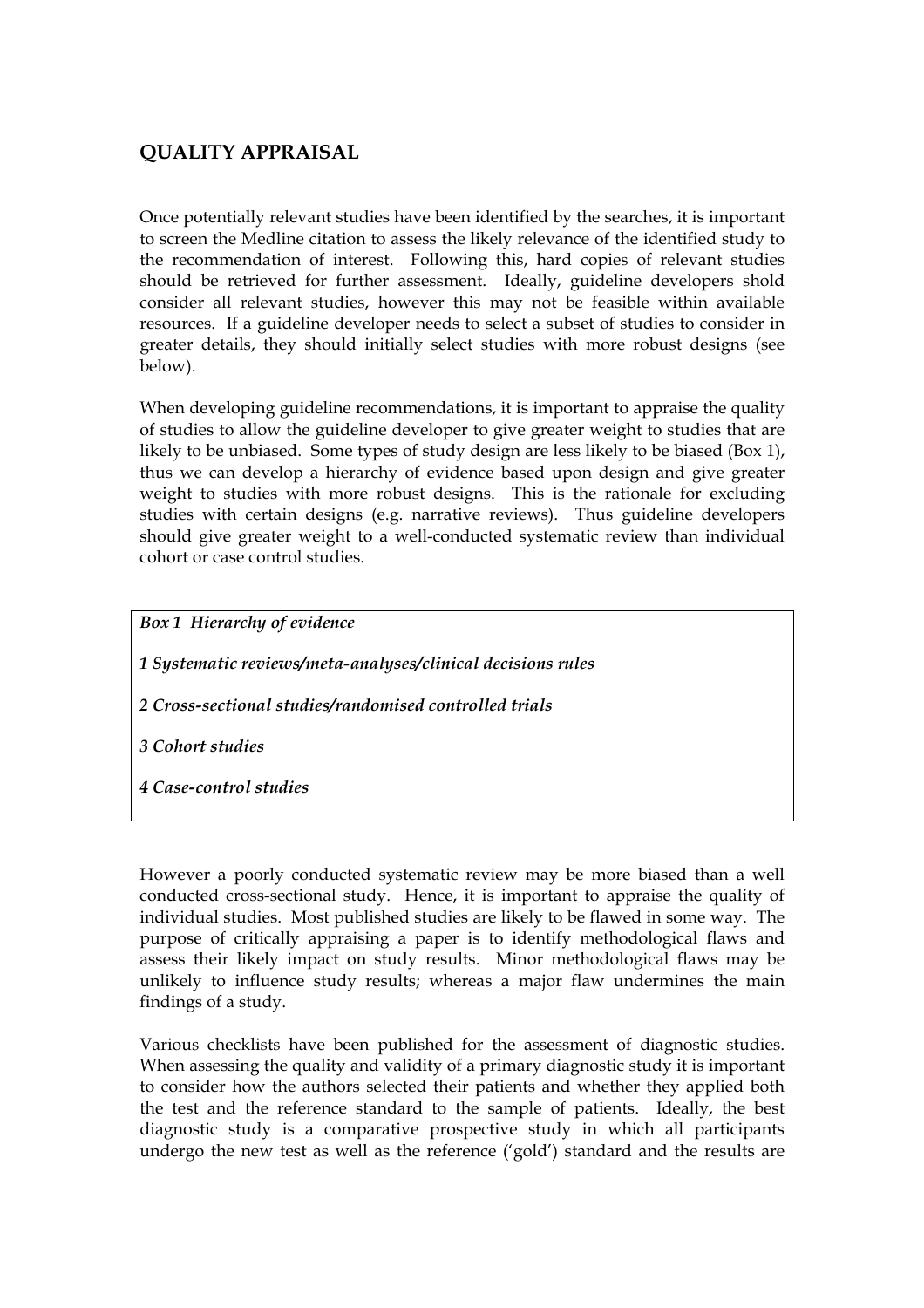independently and blindly interpreted by at least two assessors (Box 2). The checklist for evaluating the validity of diagnostic studies reported in Appendix 2 has been specifically modelled on existing checklists for the purposes of the MBUR5. Checklists for evaluating randomised controlled trials, meta-analyses of diagnostic tests and clinical decision rules are presented in Appendices 3, 4 and 5 respectively.

## *Box 2 Key points for diagnostic studies*

- *Selection of patients*
- *Choice of gold standard*
- *Both the target test and the reference standard performed on all patients*
- *Blind assessment*

# **ASSESSING THE TECHNICAL PERFORMANCE OF A TEST**

The technical performance of a diagnostic study is measured in terms of sensitivity and specificity, predictive values and likelihood ratios. Often these measures are not adequately reported, labelled or calculated in primary diagnostic studies and may need to be recalculated from raw data (where these are provided).

|                      | Disease Present | Disease Absent |
|----------------------|-----------------|----------------|
| <b>Test Positive</b> |                 |                |
| <b>Test Negative</b> |                 |                |

*2x2 Table used to measure the technical performance of diagnostic studies* 

**Sensitivity** of a test (a/a+c) is the proportion of people with the target disorder who have a true positive test result while the **specificity** (d/b+d) is the proportion of people without the disease who have a true negative test result.

The **positive predictive value of a test** (or post-test probability of the target disease) is the proportion of people with true positive test results over all positive results  $(a/a+b)$ .

The **negative predictive value of a test** (or post-test probability of not having the target disease) is the proportion of people with true negative results over all negative results  $(d/c+d)$ 

A **likelihood ratio** measures the probability of having a given test result in a patient with the target disease compared with the corresponding probability in a patient without the disease.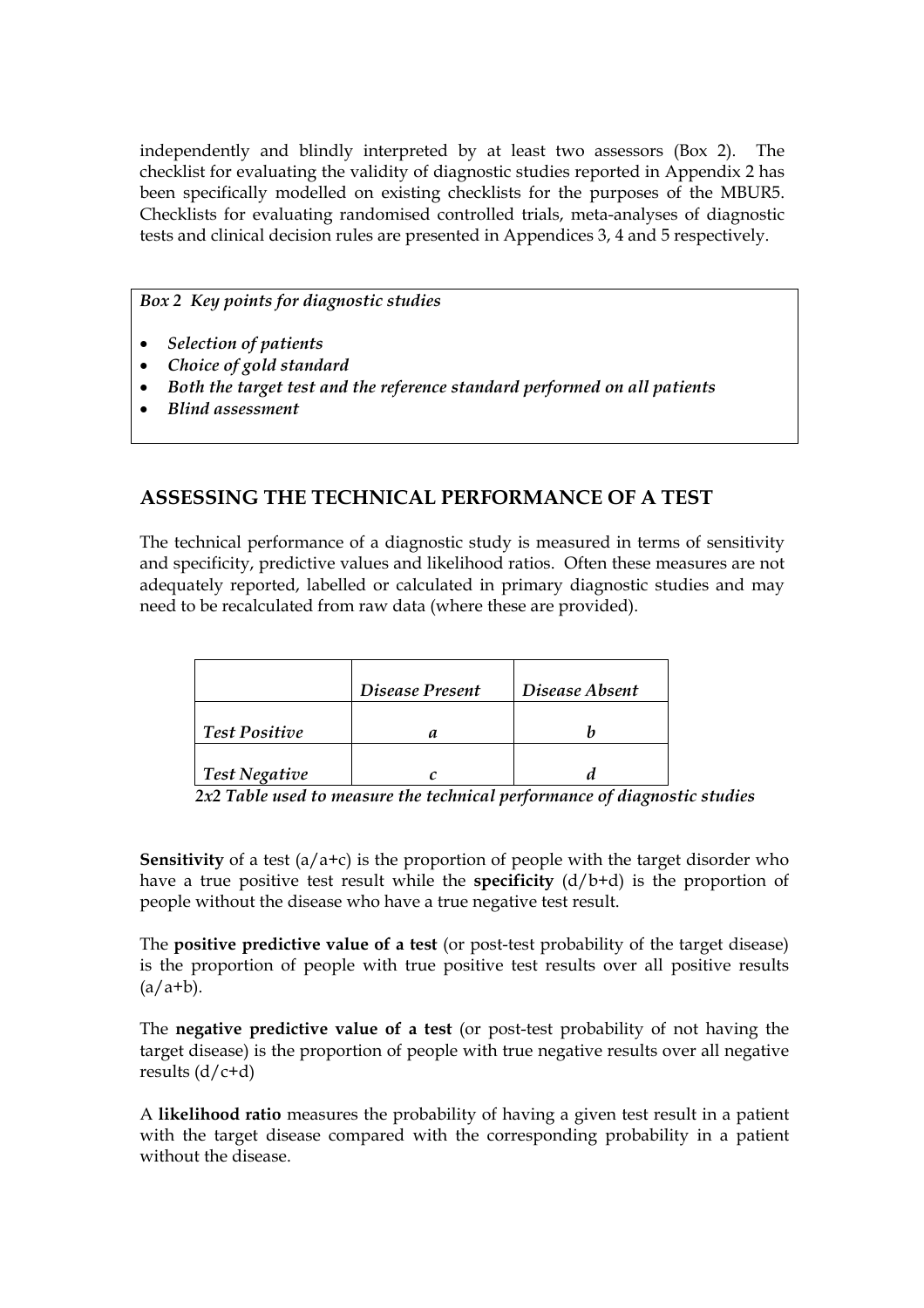Information on how to calculate and interpret data from diagnostic studies is provided in Appendix 6 and an example of a data abstraction form is given in Appendix 7.

*Measures to consider in a diagnostic study* 

- *Sensitivity and specificity of the test*
- *Predictive values*
- *Likelihood ratios*

## **EVIDENCE TABLES**

Findings of individual diagnostic studies, systematic reviews and clinical decision rules must be tabulated using the templates developed for the 5th edition of the Making the Best Use of a Department of Clinical Radiology guidelines (MBUR) by the Royal College of Radiologists, London. An example of completed tables is reported in Appendix 8.

## **MAKING RECOMMENDATIONS**

To draw recommendations for clinical practice the following factors should be taken into account:

- Technical performance of the test for the purpose of the diagnosis
- Impact of the diagnostic test on clinical decision making
- Potential harm
- Costs
- Practicality

Where several tests perform adequately, information about all these tests should be provided and tests available in the UK should preferably be highlighted.

## **GRADING RECOMMENDATIONS**

Recommendations for clinical practice should be based on the best evidence available. The level of evidence and grade of recommendations for the diagnostic literature are formulated according to the quality and precision of primary diagnostic studies and secondary research publications. The stronger the evidence, the more confident one can be about the use of new diagnostic investigations. The recommended grading system (A, B, C, D) reported below is a revised version of that originally developed by Sackett and colleagues (2000).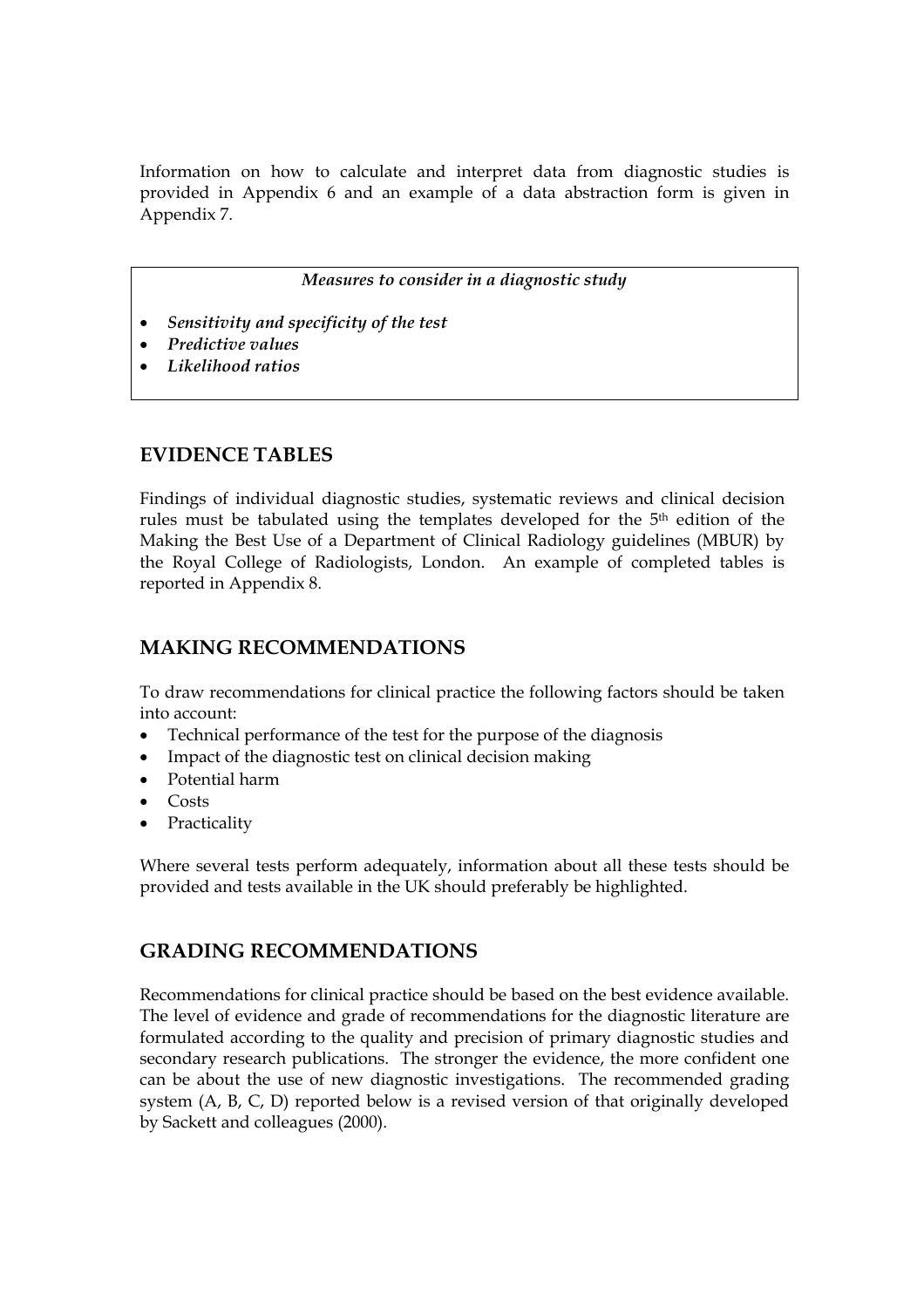| Grade | Level of evidence | Diagnosis                                                                                                                                                                                                                                                                                                                                                                                                              |
|-------|-------------------|------------------------------------------------------------------------------------------------------------------------------------------------------------------------------------------------------------------------------------------------------------------------------------------------------------------------------------------------------------------------------------------------------------------------|
| A     | 1                 | High quality diagnostic studies in which a<br>п<br>new test is independently and blindly<br>compared with a reference standard in an<br>appropriate spectrum of patients.                                                                                                                                                                                                                                              |
|       |                   | Systematic reviews and meta-analyses of<br>п<br>such high quality studies.                                                                                                                                                                                                                                                                                                                                             |
|       |                   | Diagnostic clinical practice guidelines/<br>clinical decision rules validated in a test set                                                                                                                                                                                                                                                                                                                            |
| B     | 2/3               | Any one or two of the following:                                                                                                                                                                                                                                                                                                                                                                                       |
|       |                   | Studies with a blind and independent<br>п<br>comparison of the new test and reference<br>standard in a set of non-consecutive patients<br>or confined to a narrow spectrum of subjects<br>Studies in which the reference standard was<br>٠<br>not performed on all subjects<br>Systematic reviews of such studies<br>Diagnostic clinical practice<br>guidelines/clinical decision rules not<br>validated in a test set |
|       | 4/5               | Any one or two of the following:<br>Studies in which reference standard was not<br>objective<br>Studies in which the comparison between the<br>new test and the reference standard was not<br>blind or independent<br>Studies in which positive and negatives test<br>п<br>results were verified using different reference<br>standards<br>Studies performed on an inappropriate set of<br>п<br>patients               |
| D     | 6                 | Experts' opinion                                                                                                                                                                                                                                                                                                                                                                                                       |

*Modified from Sackett DL, Straus SE, Richardson WS, Rosenberg W, Haynes RB. Evidence-Based Medicine. How to Practice and Teach EBM. 2nd ed. Edinburgh: Churchill Livingstone, 2000.*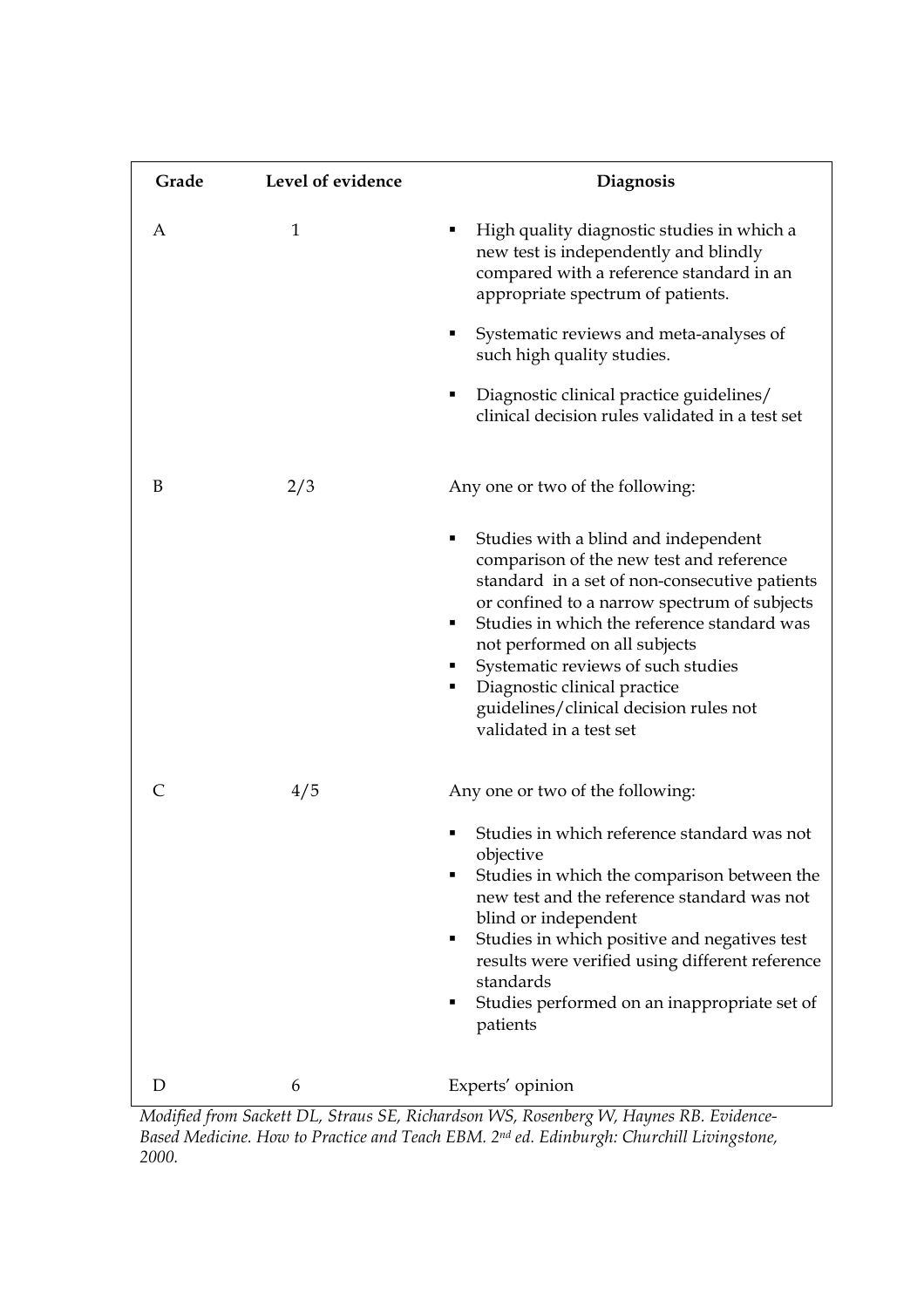## **FREQUENTLY ASKED QUESTIONS ON HOW TO SEARCH FOR EVIDENCE**

## **How is it possible to reduce the number of irrelevant articles?**

- Use MeSH terms instead of free text terms.
- Use narrower MeSH terms for a more specific search.
- Use appropriate subheadings with the MeSH terms.
- Limit the search to some of the available options such as human studies, English language papers, review articles, etc. (the *Limit* command should appear on your interface). Note the Limit "human" option should exclude articles purely about animal research, but will still include articles about animal and human research. Articles can also be limited by year of publication and publication type.
- Use the Boolean AND operator to combine different aspects of the search question.
- The Boolean operator NOT can be used to narrow the search results by excluding irrelevant articles (e.g. to exclude the Publication Types case reports and editorials from your diagnostic search). Use with caution.

## **How is it possible to increase the number of articles retrieved?**

- Use the MeSH term and a textword search, and combine using the Boolean operator OR.
- The explode command of the MeSH term will retrieve all the articles in that branch of the index tree. Note that some interfaces like PubMed will automatically do this by mapping the term to MeSH and searching all fields for the term.
- Use more search terms.
- Try different combinations of terms with related meaning/synonyms.
- Find more suitable terms to use from retrieved relevant articles.
- Use truncation or wildcard (\* or \$ ) symbols at the end of a word stem.
- Search back in time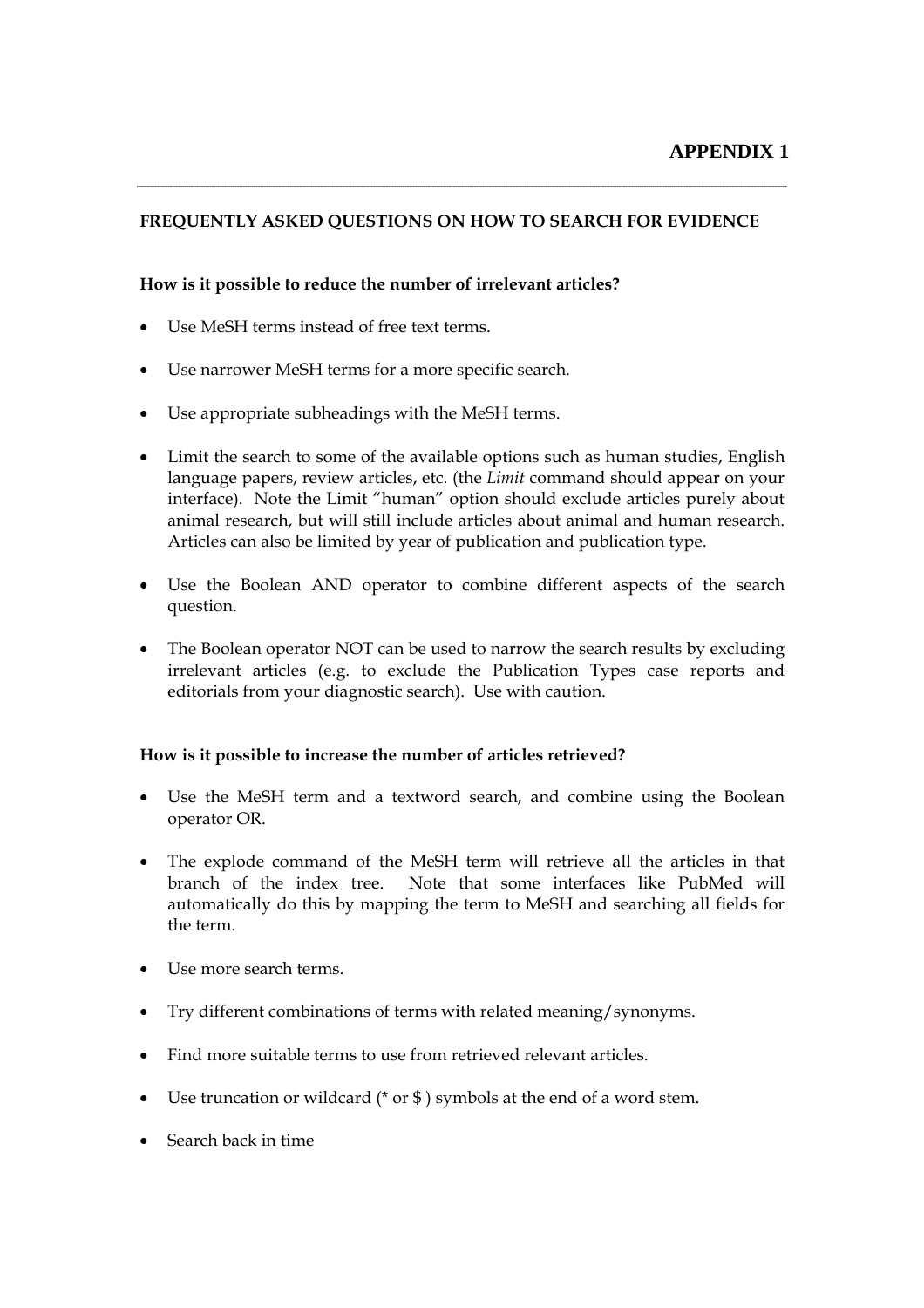#### **Where is the list of MeSH terms?**

The list of Medical Subject Headings can be found in most interfaces either under the "toolbox" icon (a tools icon or tools pull down menu) or in the thesaurus. This will show the full "tree" structure of MeSH. Suggestions for each interface are outlined below:

## **OVID:**

Appropriate MeSH terms can be found in one of two ways:

- 1. From the Tools icon or pull down menu, select 'Permuted Index'. Enter a single term in the subject box to find all MeSH headings which contain this term. By clicking on a heading, the full tree structure can be viewed. Terms can be included in the search by clicking the relevant select checkbox.
- 2. Enter keyword or phrase in the search box and ensure that 'Map term to Subject Heading' box is ticked. The most appropriate MeSH terms will be displayed (up to a maximum of ten). Again, hotlinks are provided to the full tree structure or terms can be selected by clicking the select checkbox.

Command language can be used if a Mesh term is known. For example, entering *tree ultrasonography* in the search field will show the related part of the branch. Each branch of the tree can then be expanded to reveal the narrower terms within it. The *explode* command will retrieve all the articles containing the term, as well as all the narrower terms within it.

## **Silverplatter**

Switch to the Thesaurus option and enter a single term. The appropriate section of the permuted index will be displayed containing all MeSH headings with this term. Options to browse the full tree structure or select terms to be included in the search are provided.

## **PubMed**

Select the MeSH browser under Pubmed Services. Enter the term and click 'Go'. PubMed will map the terms to possible MeSH headings and display this list. By selecting a term to browse, the tree structure for that term will be displayed. PubMed will automatically explode any selected MeSH heading but clicking on 'Detailed Display' allows the option not to explode or to select subheadings.

## **What are subheadings used for?**

Subheadings are used in Medline to add further precision to a MeSH term and to reduce the number of articles retrieved. Some of the most useful subheadings are: adverse effects (ae); complications (co); diagnosis (di); diagnostic use (du); drug therapy (dt); epidemiology (ep); pathology (pa); radiography (ra); radionuclide imaging (ri); ultrasonography (us) and therapy (th).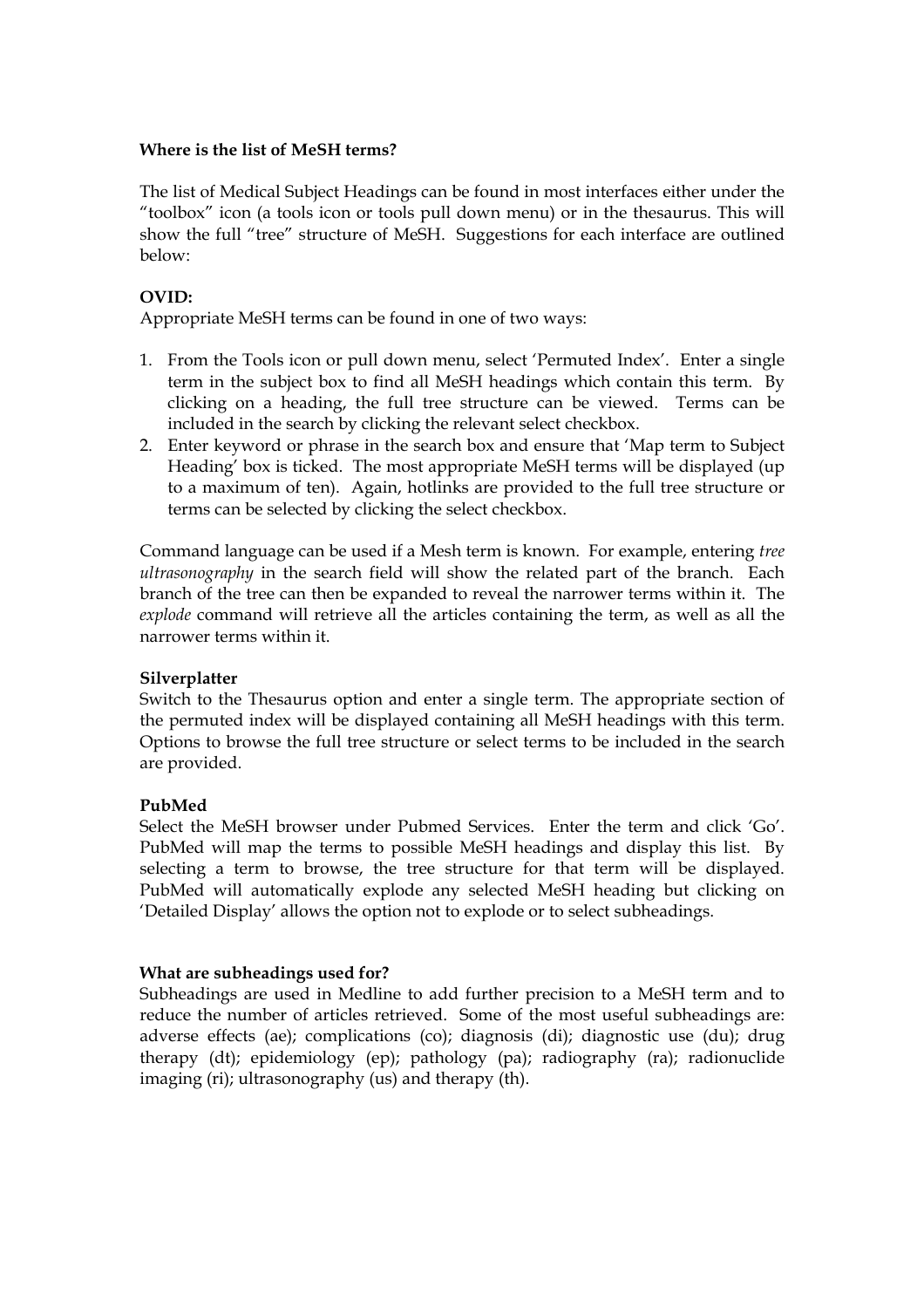Subheadings are very useful for performing a quick search on a specific topic (e.g. **breast neoplasms/di** retrieves diagnostic articles on breast neoplasms) but will not retrieve all potentially relevant articles on the topic.

Subheadings should be used with caution as not all MeSH terms are indexed accurately with subheadings in Medline.

| TERM OR SYMBOL   | <b>OVID</b>    | <b>SILVER PLATTER</b> | <b>PUBMED</b>   |
|------------------|----------------|-----------------------|-----------------|
| <b>MeSH</b>      | or map to Mesh | .mh                   | [mh]            |
| Explode          | Exp            | exp                   | (automatic)     |
| Truncation       | \$             | $\star$               | *               |
| Abstract         | .ab.           | in ab                 | AND hasabstract |
| Wild card        |                |                       | Not available   |
| Free text        | .tw.           | in ti,ab              | [tw]            |
| Publication type | .pt.           | in pt                 | [pt]            |
| Adjacency        | Adi            | near                  | Not available   |

## **Table of Search Symbols**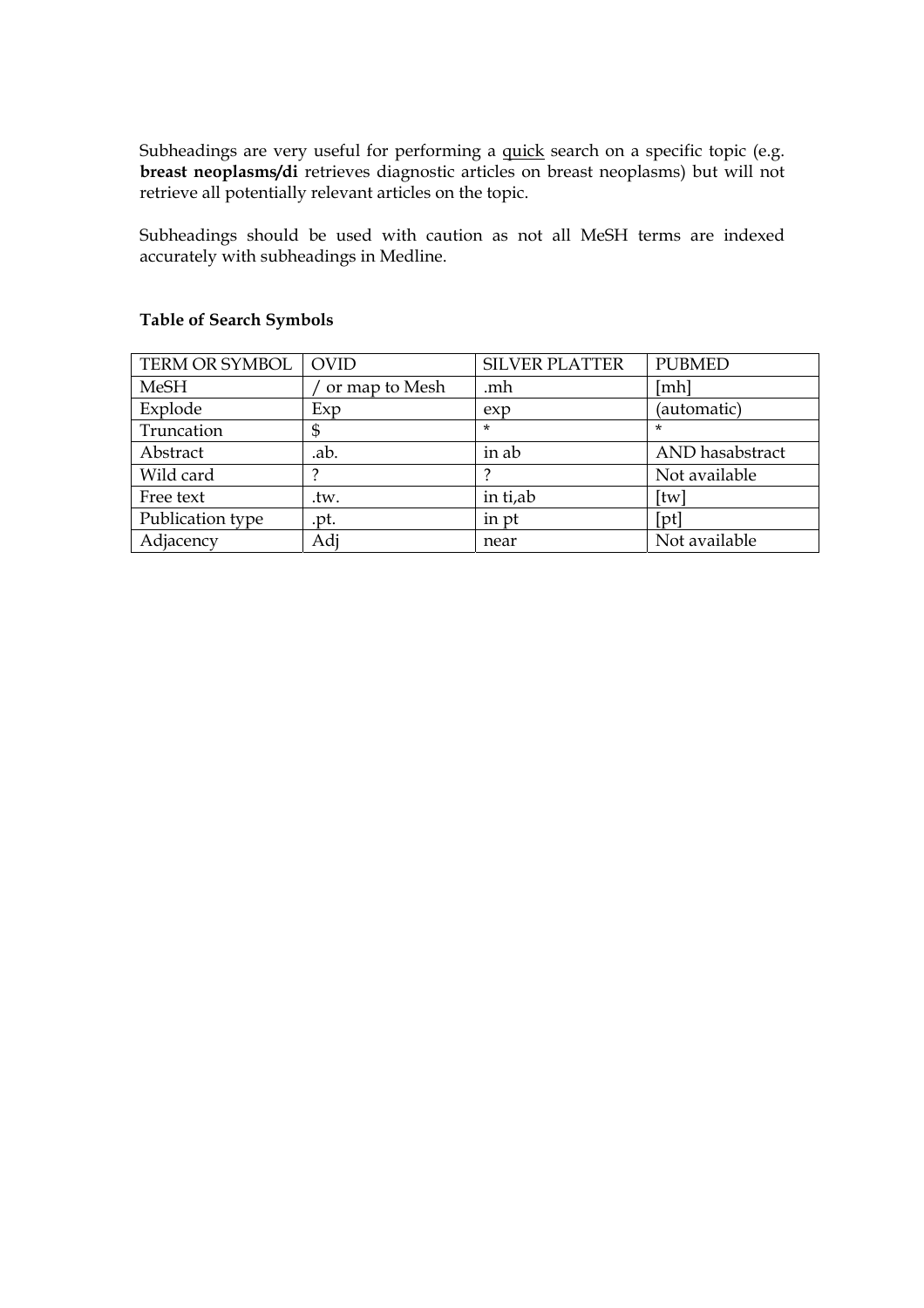## **CHECKLIST FOR REVIEWING PAPERS EVALUATING DIAGNOSTIC TESTS**

| Author(s)             |                                           |         |                                                                                                                                                                                |
|-----------------------|-------------------------------------------|---------|--------------------------------------------------------------------------------------------------------------------------------------------------------------------------------|
| Title                 |                                           |         | Journal                                                                                                                                                                        |
| Type of investigation |                                           |         |                                                                                                                                                                                |
| Main findings         |                                           |         |                                                                                                                                                                                |
| Comments              |                                           |         |                                                                                                                                                                                |
|                       | Were the patients selected consecutively? |         |                                                                                                                                                                                |
| Yes                   | No                                        | Unclear |                                                                                                                                                                                |
|                       |                                           |         | Was the diagnostic test compared with a valid reference ("gold") standard?                                                                                                     |
| Yes                   | N <sub>o</sub>                            |         |                                                                                                                                                                                |
|                       |                                           |         | Were the diagnostic test and the reference ("gold") standard performed on all<br>participants or on randomly allocated patients (i.e. avoidance of verification bias)?         |
| Yes                   | N <sub>o</sub>                            |         |                                                                                                                                                                                |
|                       |                                           |         | Were the test and the reference ("gold") standard measured independently (i.e. were<br>the assessors of the diagnostic test blind to the results of the gold standard and vice |

versa)?

Yes No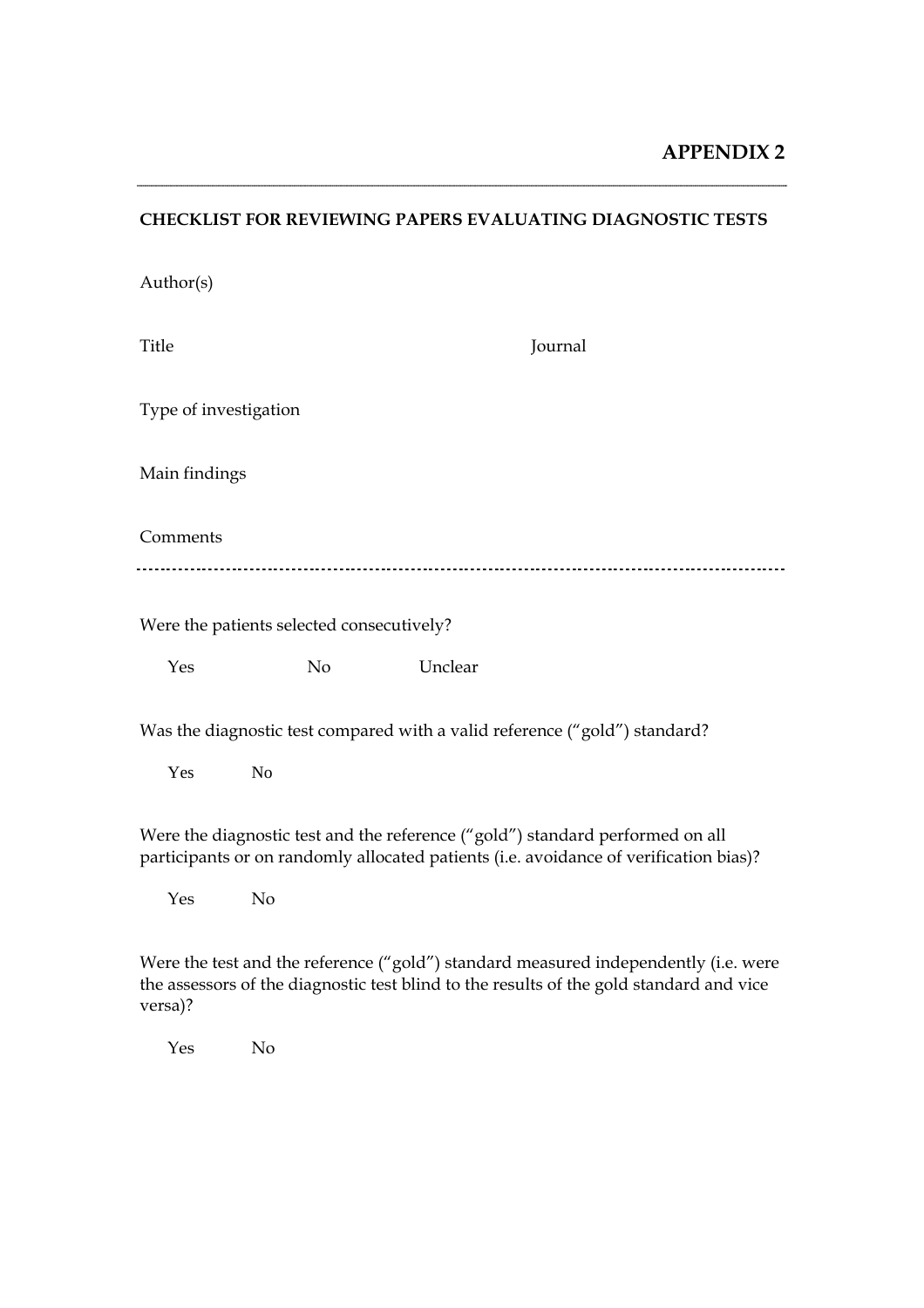Did the patients sample include an appropriate spectrum of subjects (mild and severe; treated and untreated cases)?

Yes No

Were the methods for performing the diagnostic test described in sufficient detail to permit replication?

Yes No

Was the interpretation of test results consistent both within and between observers? (i.e. intra and inter-observer reliability)

Yes No

Were the characteristics of the diagnostic test adequately described? (sensitivity and specificity; predictive values; likelihood ratios) or were the data necessary for these calculations provided?

Yes No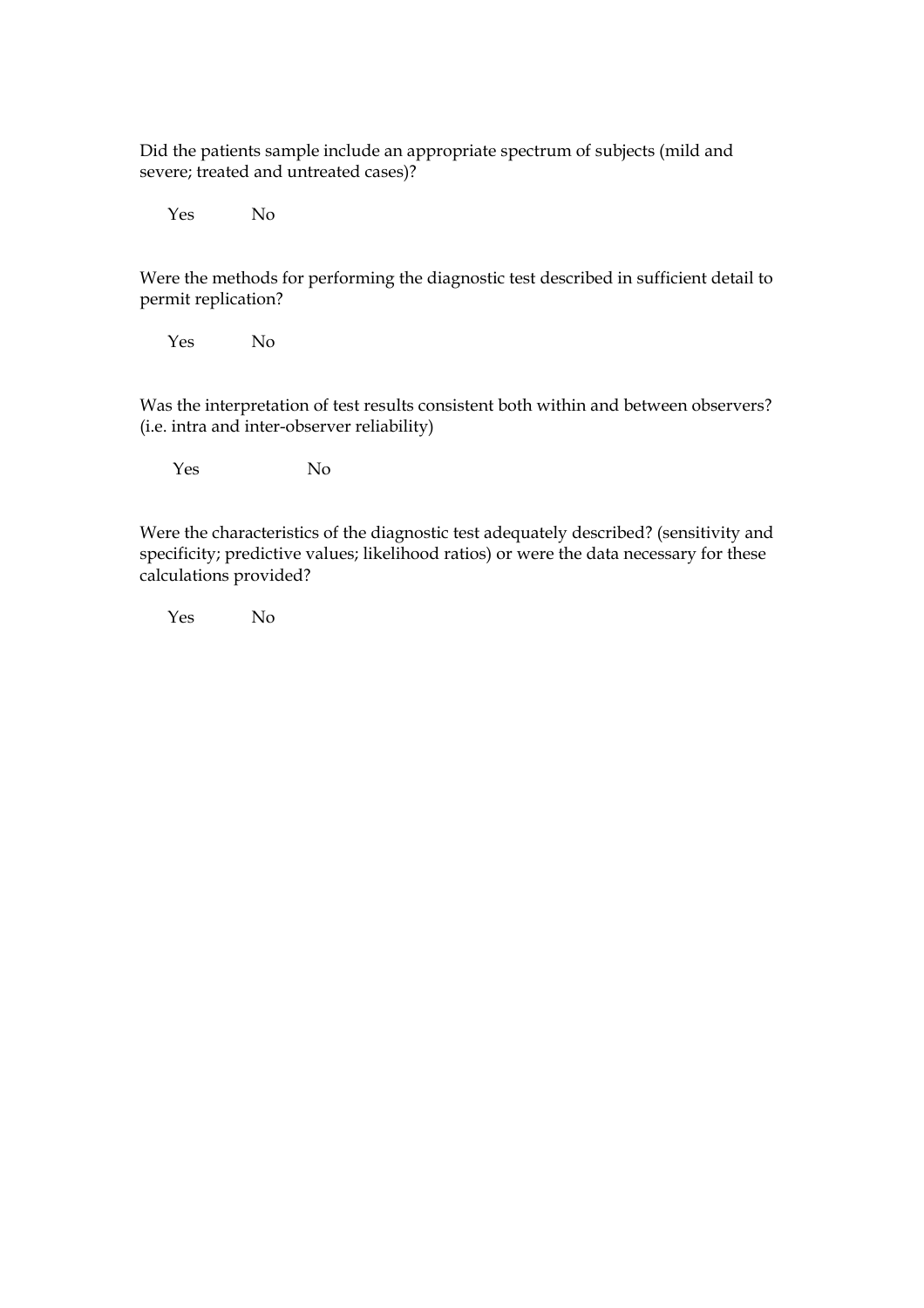## **RATIONALE FOR THE CRITERIA USED FOR THE QUALITY ASSESSMENT OF DIAGNOSTIC STUDIES**

#### **Were the patients selected consecutively?**

As the best design for diagnostic studies is a comparative prospective study in which all participants undergo the new test as well as the reference ('gold') standard, it is important to determine whether the patients were adequately selected consecutively or whether selection biases existed.

#### **Was the diagnostic test compared with a valid reference ("gold") standard?**

The reference ("gold") standard must be clearly defined and must be the best available method to assess the presence or absence of the target disease. Usually pathological/histological findings, biopsy results and surgical outcomes are used as reference standards. If the reference standard is not adequate, the diagnostic test under investigation cannot appear better than the reference standard (e.g. when a new imaging test is compared to an old one) even though it might be so. Sometimes a perfect or adequate reference standard is not available however and the choice of a particular reference standard by the study authors requires critical consideration. In particular, the results of the diagnostic test under evaluation should not be incorporated into the reference standard ('incorporation' bias). Occasionally, when only clinical data are available as a reference standard, clinicians have the wrong tendency to include the diagnostic test result among the set of information they use to make the diagnosis.

When a proper reference standard is not available follow-up is sometimes used to assess the true condition of patients under scrutiny. However, if treatment intervenes during follow-up, the "gold standard status" of the patients is hampered and the specificity of the diagnostic procedure cannot be established (one cannot decide if 'non-diseased' patients at follow-up were initially false positives or were diseased people subsequently cured by means of the treatment).

## **Were the diagnostic test and the reference ("gold") standard performed on all participants or on randomly allocated patients (i.e. avoidance of verification bias)?**

It is important to check whether all patients undergo both the diagnostic test and the reference standard. In some instances the results of the diagnostic test may have an impact on the decision to perform the reference standard. This is the case, for example, when the reference standard is performed only on individuals who have a positive result at the test under evaluation leading to a bias known as 'work-up' or 'verification' bias. Nevertheless, in certain specific circumstances it is not desirable or ethical to perform invasive procedures, which carry a morbidity and mortality risk (such as angiography), on patients with a negative test result. In this case a randomised controlled trial might be required to assign patients to each test or alternatively patients must be followed up for an adequate period of time.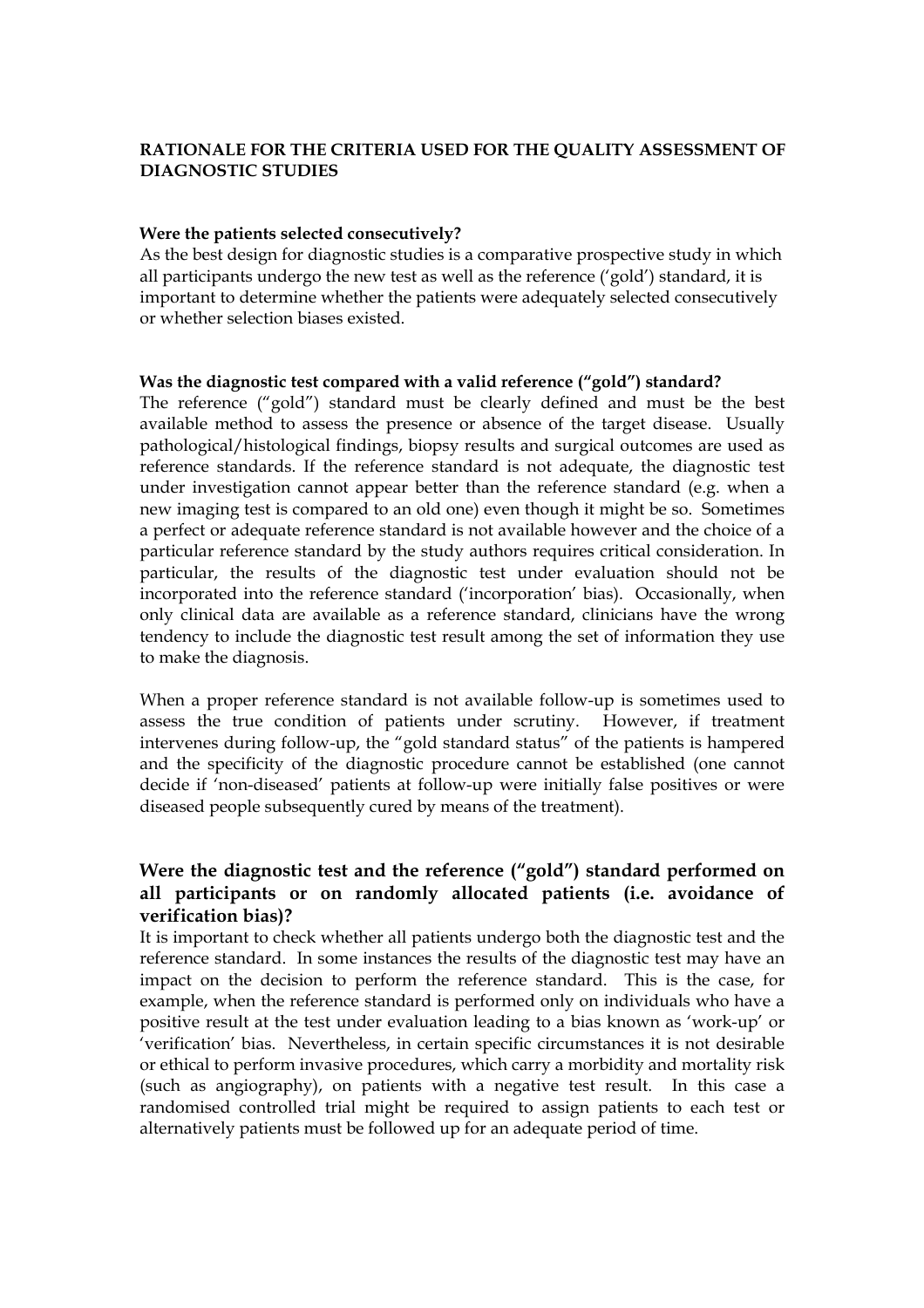## **Were the test and the reference ("gold") standard measured independently (i.e. were the assessors of the diagnostic test blind to the results of the gold standard and vice versa)?**

One should ensure that the investigators who judged and interpreted the features of the diagnostic test being evaluated were not aware of the results of the reference standard and vice-versa. This is because knowledge of one test result can indirectly influence the interpretation of the other, leading to 'expectation' or 'ascertainment' biases.

## **Did the patients sample include an appropriate spectrum of subjects (mild and severe; treated and untreated cases)?**

To produce useful information the test should be applied in the study to patients at different stages of the target disease; treated and untreated cases; and patients with common and less common presentations of the target disorder. This is because the selection of patients can affect the results of the diagnostic test and in particular the distribution of disease stage may affect the sensitivity and specificity of the test. The same test, for example, can generate different sensitivity figures depending on whether it has been performed only on patients with severe symptoms (more likely to be diagnosed – high sensitivity) or only on patients with early symptoms of the disease (more difficult to be diagnosed – low sensitivity).

It is necessary to ensure that patients with a variety of presentations of the target disease, as well as a variety of symptoms, have been included in the study sample.

## **Were the methods for performing the diagnostic test described in sufficient detail to permit replication?**

The procedures to conduct the diagnostic test should be described in sufficient detail to permit replication of the study. This implies description of issues related to the preparation of patients and to technical aspects of the procedure used (e.g. dose of radiation, number of films obtained, etc.)

## **Was the interpretation of test results consistent both within and between observers? (i.e. intra and inter-observer variability)**

Different observers must ideally agree upon the interpretation of the same test result and the same observer judging the same test on two different occasions should reach the same conclusions. However, it is possible to have different results within and between observers in a certain proportion of cases. Observer variability should be investigated and explained by the authors of the diagnostic study. Attempts to measure observer variability should be made in the study.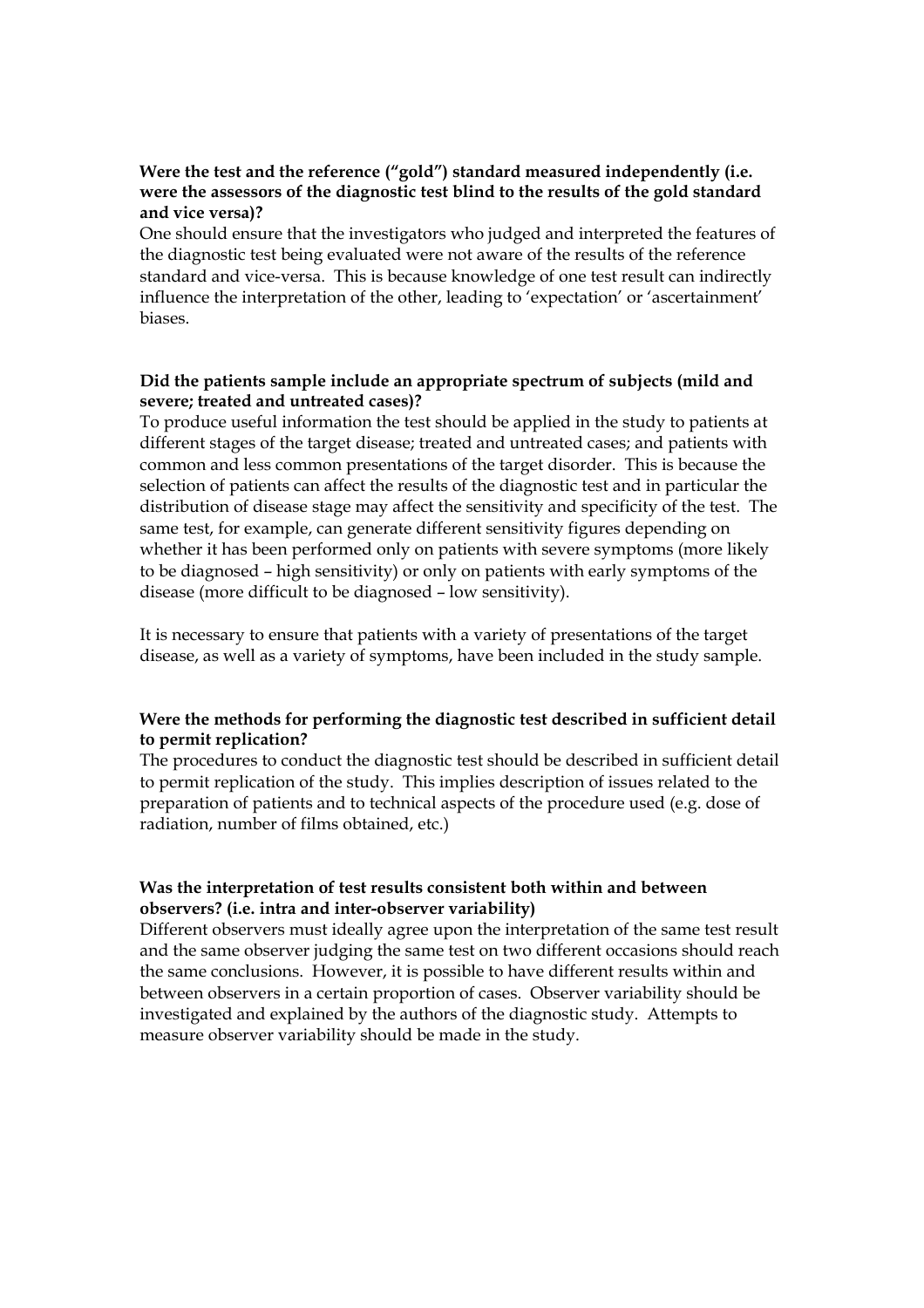## **Were the characteristics of the diagnostic test adequately described? (sensitivity and specificity; predictive values; likelihood ratios) or were the data necessary for these calculations provided?**

A diagnostic test must perform well technically to be worth using. The technical precision of a test is measured in terms of sensitivity and specificity; positive and negative predictive values; and likelihood ratios. These features of the test should be clearly reported in the study or calculated from raw data when not reported by the authors.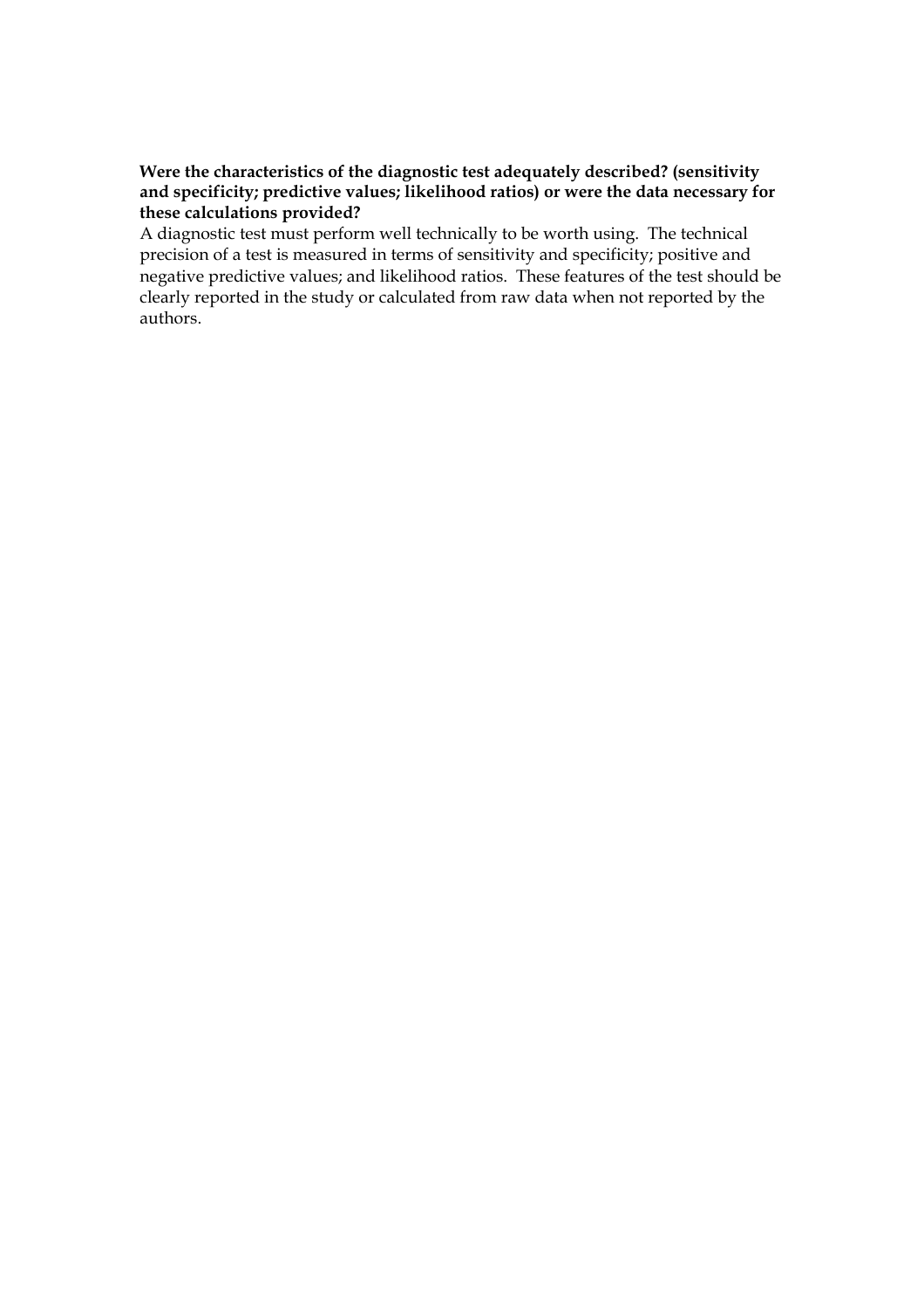#### **CHECKLIST FOR APPRAISING THE QUALITY OF RANDOMISED CONTROLLED TRIALS**

*(from: Sackett DL, Straus SE, Richardson WS, Rosenberg W, Haynes RB. Evidence-Based Medicine. How to Practice and Teach EBM. 2nd ed. Edinburgh: Churchill Livingstone, 2000)*

- 1. Was the assignment of patients to treatment randomised and was the randomisation list concealed?
- 2. Was follow-up of patients sufficiently long and complete?
- 3. Were all patients analysed in the groups to which they were randomised?
- 4. Were patients and clinicians kept blind to treatment?
- 5. Were groups treated equally, apart from the experimental intervention?
- 6. Were the groups similar at the start of the trial?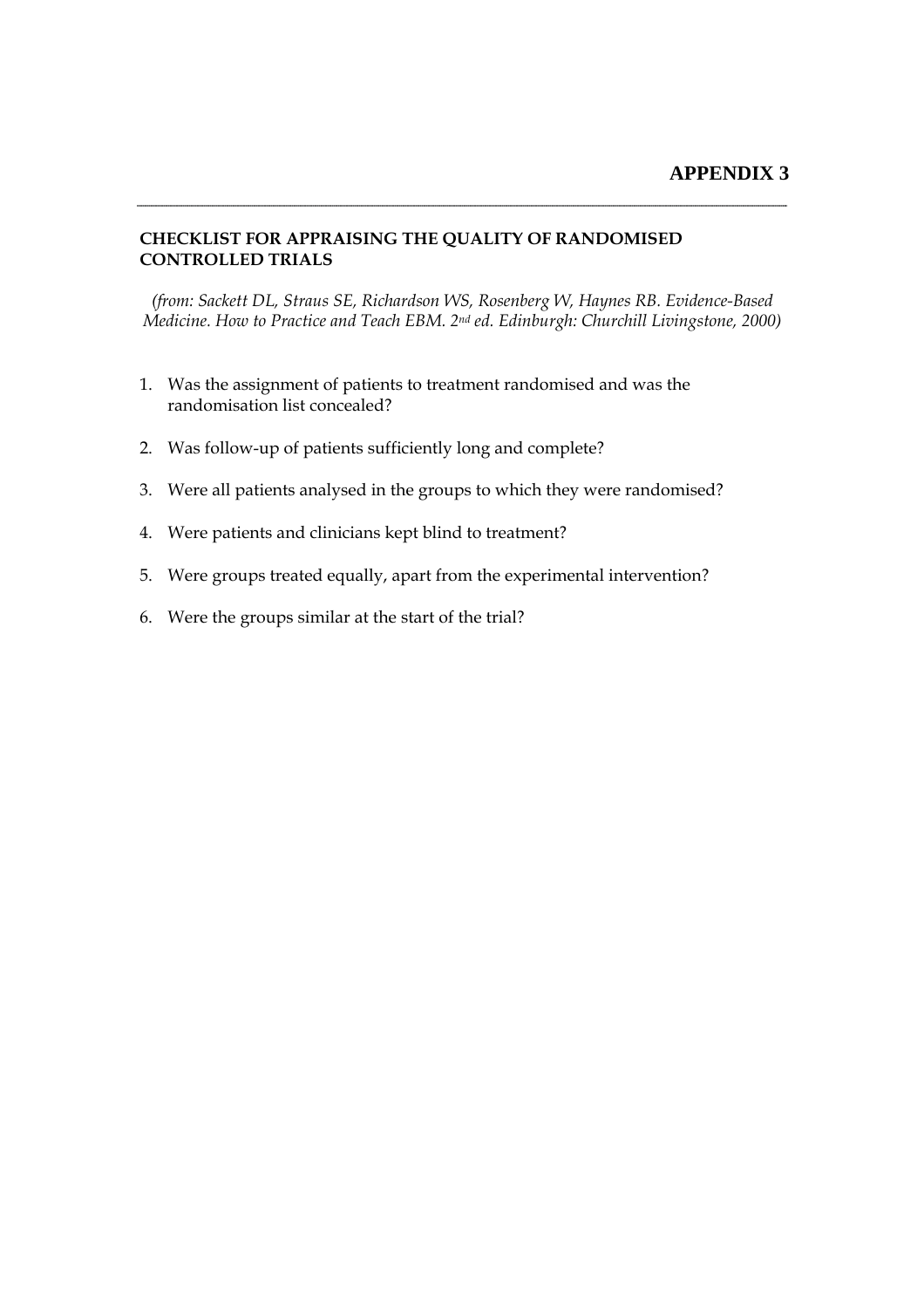## **CHECKLIST FOR EVALUATING META-ANALYSES OF DIAGNOSTIC TESTS**

*(from: Irwig L, Tosteson ANA, Gatsonis C, Lau J, Colditz G, Chalmers TC, Mosteller F. Guidelines for meta-analyses evaluating diagnsotic tests. Annals of Internal Medicine 1994; 120(8): 667-676)* 

- Is there a clear statement about:
	- the test of interest?
	- the disease of interest and the reference standard by which it is measured?
	- the clinical question and context?
- Is the objective to evaluate a single test or to compare the accuracy of different tests?
- Is the literature retrieval procedure described with search and link terms given?
- Are inclusion and exclusion criteria stated?
- Are studies assessed by two or more readers?
	- do the authors explain how disagreements between readers were resolved?
- Is a full listing of diagnostic accuracy and study characteristics given for each primary study?
- Does the method of pooling sensitivity and specificity take account of their interdependence?
- When multiple test categories are available, are they used in the summary?
- Is the relation examined between estimates of diagnostic accuracy and study validity of the primary studies for each of the following design characteristics:
	- appropriate reference standard?
	- independent assessment of the test or tests and reference standard?
- In comparative studies, were all of the tests of interest applied to each patient or were patients randomly allocated to tests?
- Are analytic methods used that estimate whether study design flaws affect diagnostic accuracy rather than just test threshold?
- Is the relation examined between estimates of diagnostic accuracy and characteristics of the patients and test?
- Are analytic methods used which differentiate whether characteristics affect diagnostic accuracy or test threshold?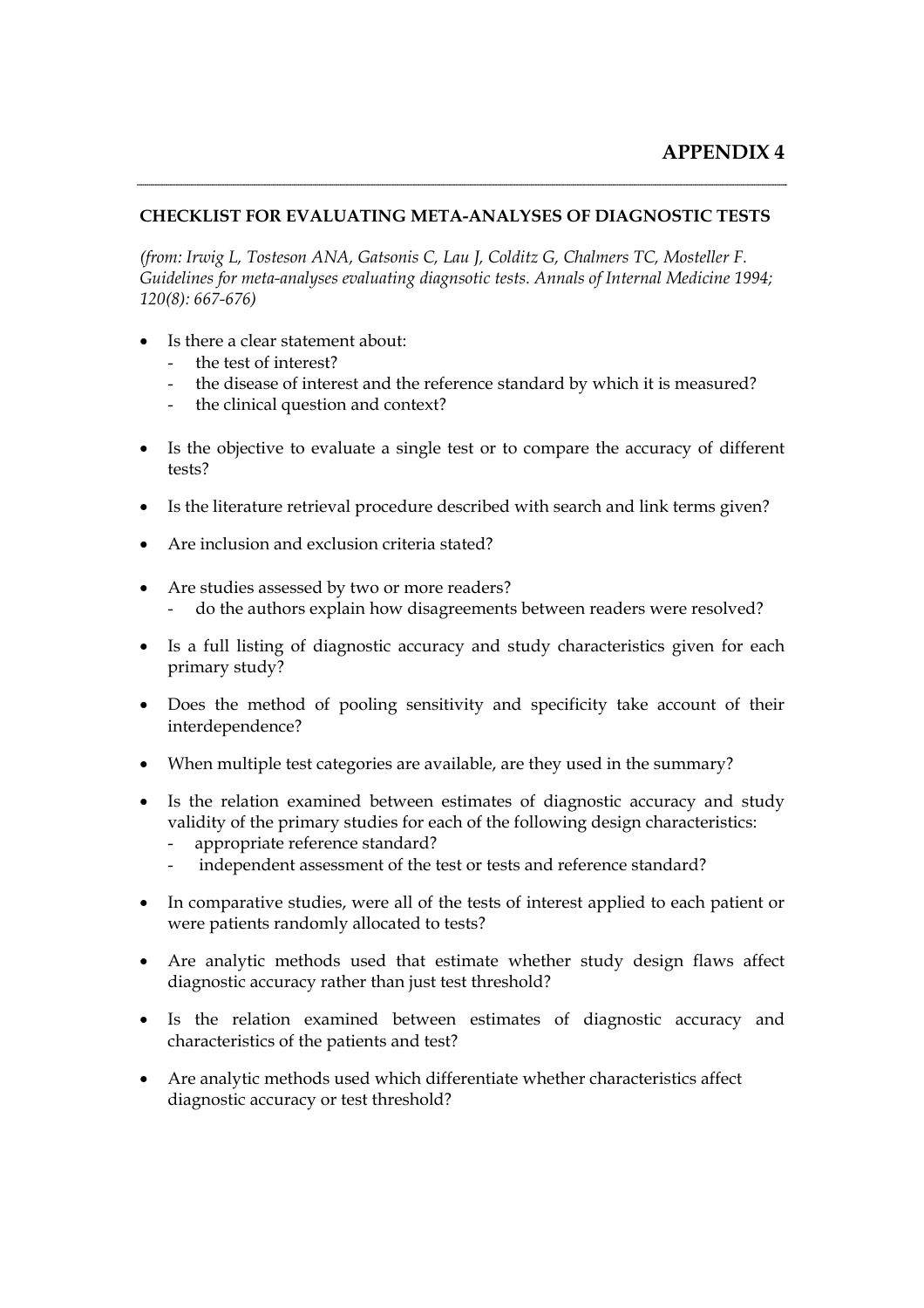## **METHODOLOGICAL STANDARDS FOR VALIDATION OF A CLINICAL DECISION RULE**

*(from: McGinn TG, Guyatt GH, Wyer PC, David Naylor C, Stiell IG, Scott Richardson W, for the Evidence-Based Medicine Working Group. Users' Guide to the Medical Literature. XXII: How to use articles about clinical decision rules. JAMA 2000; 284(1): 70-84)* 

- Were the patients chosen in an unbiased fashion and do they represent a wide spectrum of severity of disease?
- Was there a blind assessment of the criterion standard for all patients?
- Was there an explicit and accurate interpretation of the predictor variables and the actual rule without knowledge of the outcome?
- Was there 100% follow-up of those enrolled?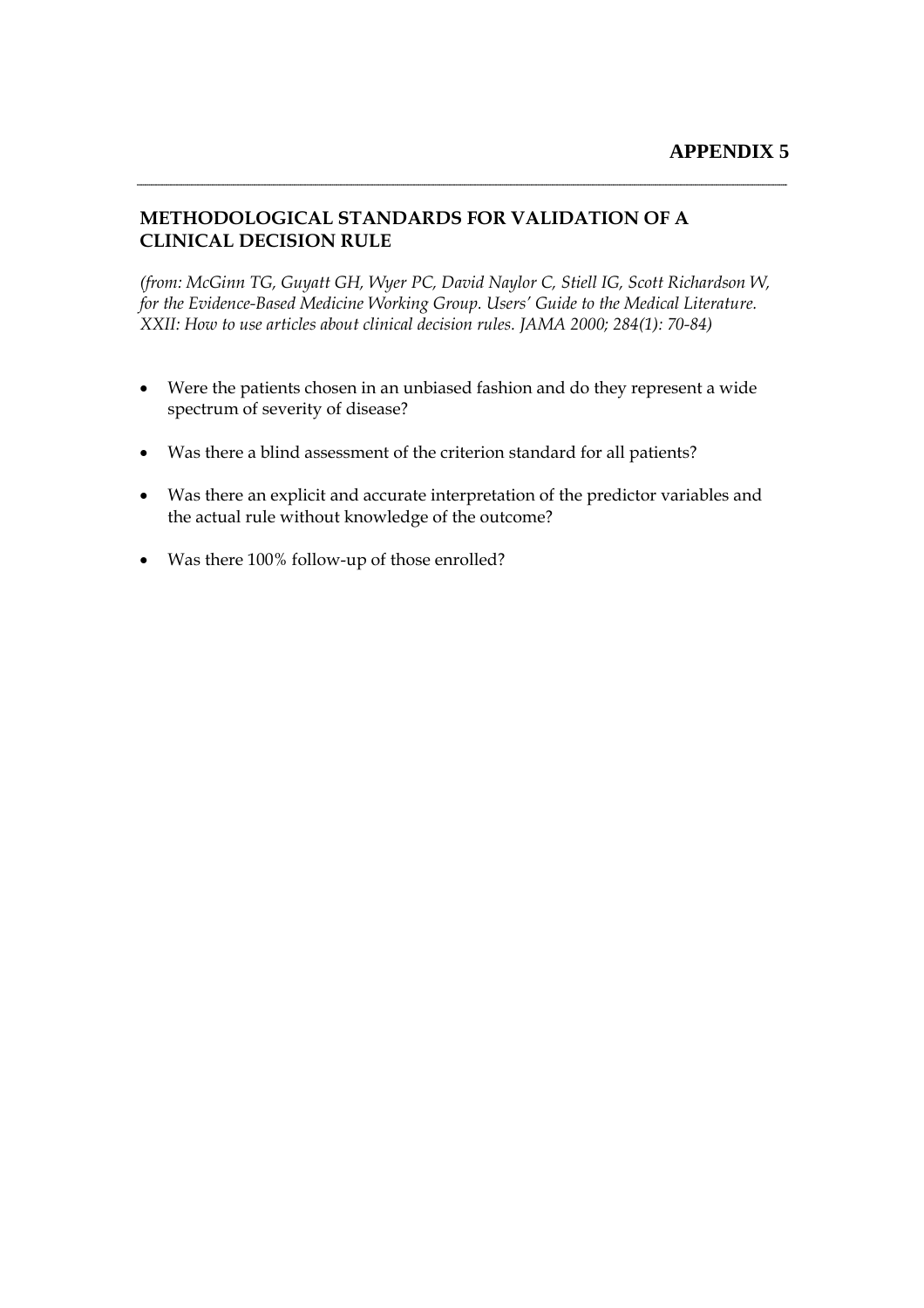#### **HOW TO INTERPRET DIAGNOSTIC DATA**

*(adapted from Sackett DL, Haynes RB, Guyatt GH, Tugwell P. Clinical Epidemiology: A Basic Science for Clinical Medicine. 2nd edition. Boston: Little, Brown and Company, 1991: 69-152)* 

In diagnostic studies results of an investigation (e.g. X-ray, CT scan, MRI) are used to single out patients with the target clinical condition from patients without the condition. Patients are therefore classified into two categories according to the absence or presence of the target disease.

The number of patients with positive test results and the number of people with negative test results are normally tabulated using a 2x2 table.

|                      | Disease Present | Disease Absent |
|----------------------|-----------------|----------------|
| <b>Test Positive</b> |                 |                |
| <b>Test Negative</b> |                 |                |

The two most common indices of the performance of a test are the sensitivity and the specificity. **Sensitivity** of a test is the proportion of people with the target disorder who have a true positive test result  $(a/a+c)$  while the **specificity** is the proportion of people without the disease who have a true negative test result  $(d/b+d)$ .

*Example of a study assessing the accuracy of x-ray in detecting tumours of the spine in 1000 patients with back pain.*

|                      | Tumour of the spine |                                          |                                          |
|----------------------|---------------------|------------------------------------------|------------------------------------------|
|                      |                     | Present                                  | Absent                                   |
|                      | Positive            | True positives<br>300                    | <b>False positives</b><br>44             |
| x-ray test<br>result |                     | a                                        | b                                        |
|                      |                     | $\mathbf c$                              | d                                        |
|                      | Negative            | <b>False</b><br>negatives<br>200         | <b>True</b><br>negatives<br>456          |
|                      |                     | $(a + c)$<br>500                         | $(b + d)$<br>500                         |
|                      |                     | <b>SENSITIVITY</b><br>$a/(a+c) =$<br>60% | <b>SPECIFICITY</b><br>$d/(b+d) =$<br>92% |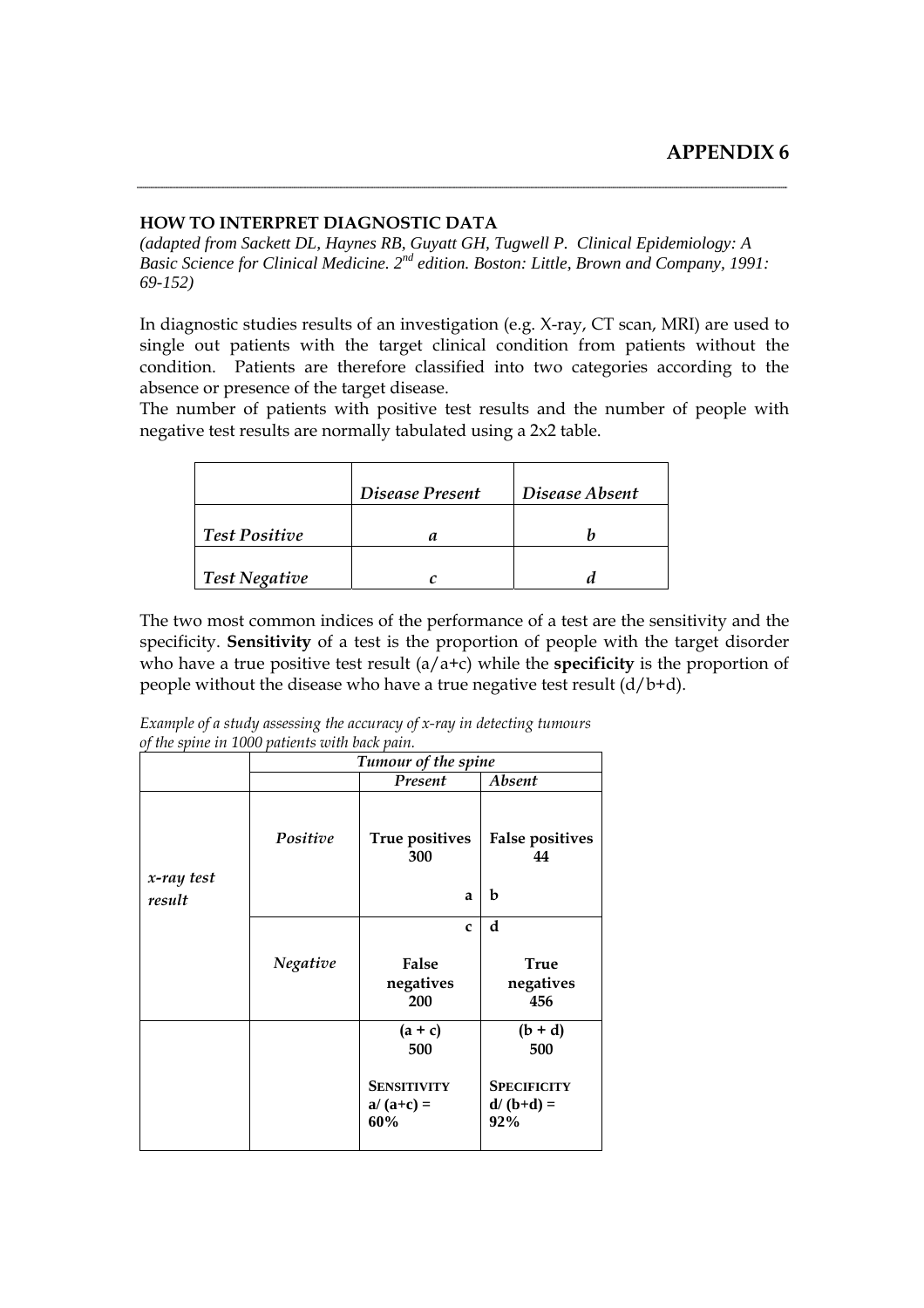Sensitivity and specificity are calculated vertically in the table and they are constant within the population undergoing the test. In other words they do not change according to the characteristics of the population on which the test is carried out. Therefore they are useful in assessing the general impact of a test on a population of patients but not to guide clinical practice. To make decisions, clinicians need to know what is the probability for a patient with a positive test result of having the target disorder. In this case, sensitivity and specificity are of no use and predictive values of the test and likelihood ratios should be calculated instead.

Predictive values are calculated horizontally in the 2x2 table.

|                      |                 | Tumour of the spine                             |                                         |                                             |                                                                                                                         |  |  |
|----------------------|-----------------|-------------------------------------------------|-----------------------------------------|---------------------------------------------|-------------------------------------------------------------------------------------------------------------------------|--|--|
|                      |                 | Present                                         | Absent                                  |                                             |                                                                                                                         |  |  |
| x-ray test<br>result | Positive        | <b>True</b><br>positives<br>300<br>a            | False<br>positives<br>44<br>$\mathbf b$ | Total<br>positives=344<br>$(a + b)$         | Positive predictive value =<br>Post-test probability of disease<br>300<br>a<br>$= 87\%$<br>$(a + b)$<br>344             |  |  |
|                      | <b>Negative</b> | $\mathbf c$<br>False<br>negatives<br><b>200</b> | d<br>True<br>negatives<br>456           | <b>Total</b><br>negatives= 656<br>$(c + d)$ | Negative predictive value =<br>Post-test probability of no disease =<br><b>456</b><br>d<br>$= 69\%$<br>$(c + d)$<br>656 |  |  |
|                      |                 | $(a + c)$<br>500<br>Sen 60%                     | $(b + d)$<br>500<br><b>Spe 92%</b>      | $Total = 1000$<br>$(a+b+c+d)$               |                                                                                                                         |  |  |

*Method to calculate positive and negative predictive values.*

The **positive predictive value of a test** (or post-test probability of the target disease) is the proportion of people with true positive test results over all positive results. The **negative predictive value of a test** (or post-test probability of not having the target disease) is the proportion of people with true negative results over all negative results.

Predictive values are not constant but change according to the pre-test probability of the target disorder (Bayes' theorem) in the studied population. The pre-test probability (or prevalence) of the target disorder is the proportion of patients with the disease among the patient population. When the pre-test probability of a certain disease cannot be estimated from existing epidemiological studies, it is possible to extrapolate it from the data provided in the primary study (pre-test probability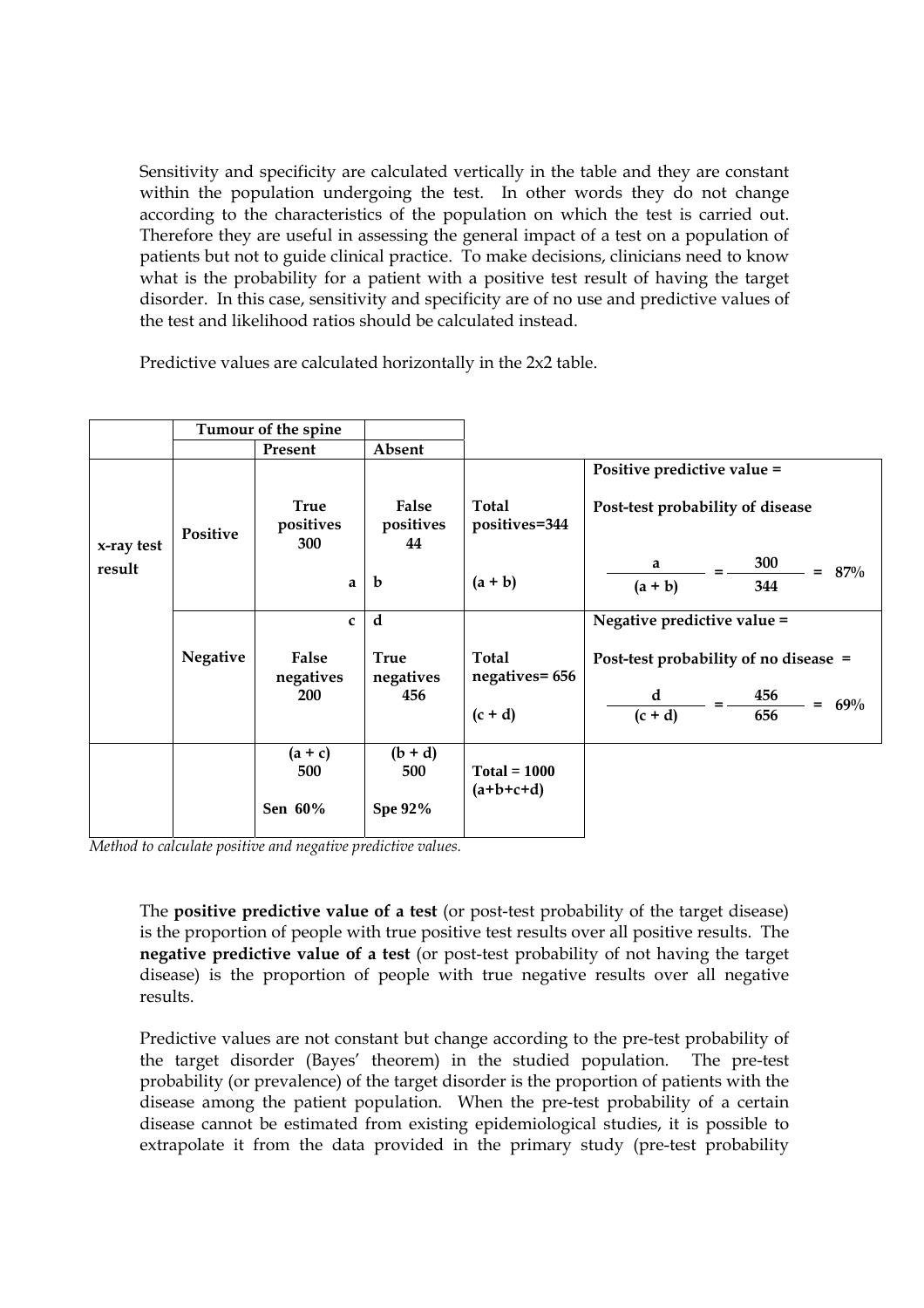observed in the study =  $a+c/a+b+c+d$ ). The pre-test probability has a major influence on the diagnostic process.

*In the following example predictive values of an x-ray investigation for the detection of bone tumour are calculated for patients who hypothetically have a high, low or intermediate pre-test probability of the disease.* 

*Consider the following three clinical scenarios:* 

- *1. Patients with back pain who have a high probability (at least 90%) of bone tumour (weight loss, persistent pain not relieved by analgesics);*
- *2. Patients with back pain whose symptoms do not fit with a diagnosis of bone tumour but need to be reassured (no more than 1% of pre-probability);*
- 3. *Patients with back pain whose symptoms may indicate a tumour but a certain level of uncertainty is still present (intermediate probability, about 50%).*

| Pre-test              |                 | Tumour of the spine                  |                                    |                                            |                                                                                                             |
|-----------------------|-----------------|--------------------------------------|------------------------------------|--------------------------------------------|-------------------------------------------------------------------------------------------------------------|
| Probability<br>$90\%$ |                 | Present                              | Absent                             |                                            |                                                                                                             |
| x-ray test<br>result  | Positive        | <b>True</b><br>positives<br>545<br>a | False<br>positives<br>8<br>b       | <b>Total</b><br>positives=568<br>$(a + b)$ | Positive predictive value =<br>Post-test probability of disease<br>545<br>a<br>$= 96\%$<br>$(a + b)$<br>568 |
|                       |                 | $\mathbf C$                          | d                                  |                                            | Negative predictive value =                                                                                 |
|                       | <b>Negative</b> | False<br>negatives<br>355            | <b>True</b><br>negatives<br>92     | Total<br>negatives=<br>447                 | Post-test probability of no disease =                                                                       |
|                       |                 |                                      |                                    | $(c + d)$                                  | $-92$<br>d<br>20%<br>$=$<br>447<br>$(c + d)$                                                                |
|                       |                 | $(a + c)$<br>900<br>Sen 60%          | $(b + d)$<br>100<br><b>Spe 92%</b> | $Total = 1000$<br>$(a+b+c+d)$              |                                                                                                             |

| <b>SCENARIO 1</b> |  |
|-------------------|--|
|-------------------|--|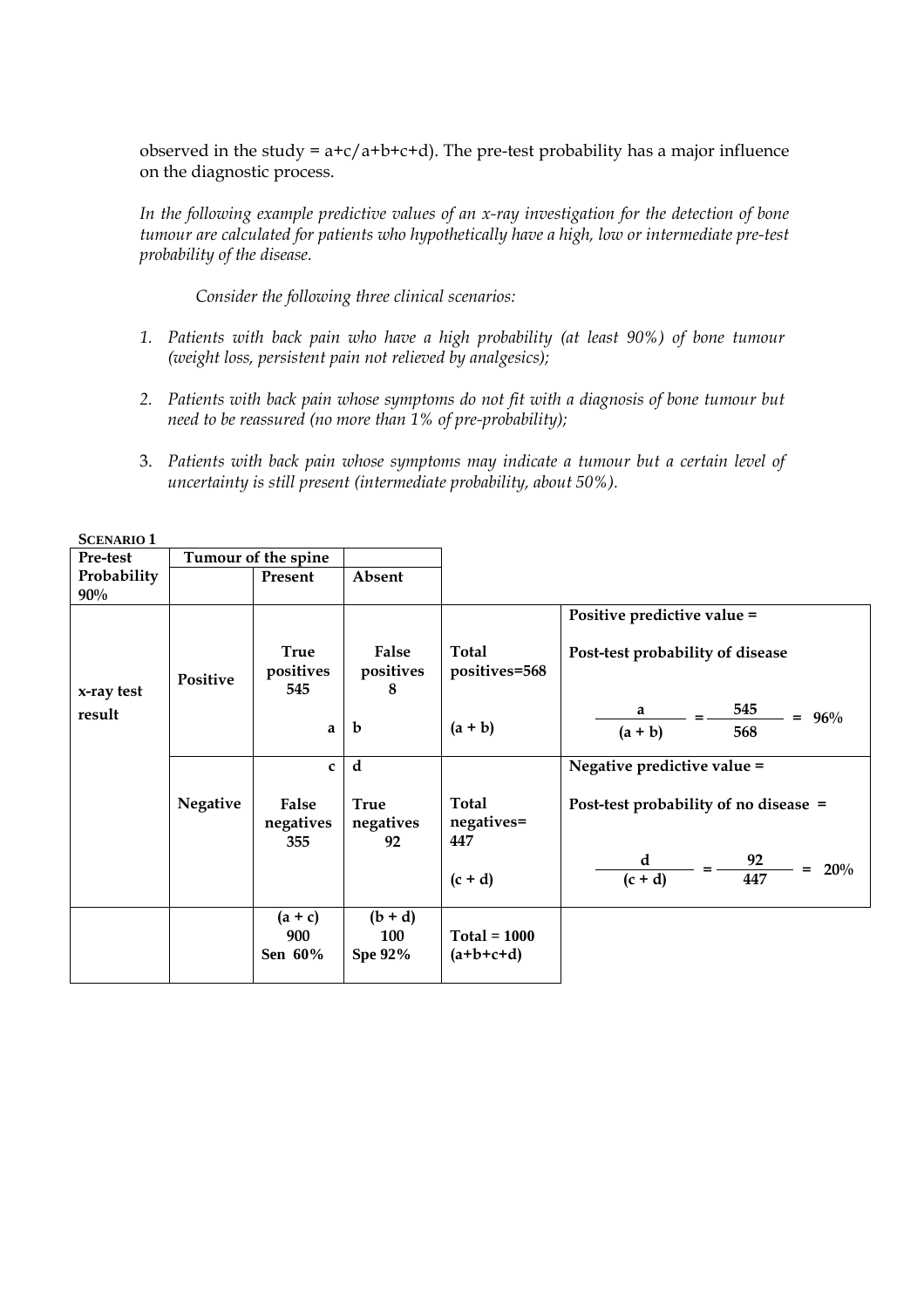| Pre-test             |                 | Tumour of the spine           |                          |                               |                                          |
|----------------------|-----------------|-------------------------------|--------------------------|-------------------------------|------------------------------------------|
| probability<br>$1\%$ |                 | Present                       | Absent                   |                               |                                          |
|                      |                 |                               |                          |                               | Positive predictive value =              |
| x-ray test           | <b>Positive</b> | <b>True</b><br>positives<br>6 | False<br>positives<br>80 | <b>Total</b><br>positives=86  | Post-test probability of disease         |
| result               |                 | a                             | b                        | $(a + b)$                     | 6<br>a<br>$= 7\%$<br>$(a + b)$<br>86     |
|                      |                 | $\mathbf{C}$                  | d                        |                               | Negative predictive value =              |
|                      | <b>Negative</b> | False<br>negatives            | <b>True</b><br>negatives | <b>Total</b><br>negatives=914 | Post-test probability of no disease      |
|                      |                 | 4                             | 910                      | $(c + d)$                     | d<br>910<br>$= 99\%$<br>$(c + d)$<br>914 |
|                      |                 | $(a + c)$<br>10               | $(b + d)$<br>990         | $Total = 1000$<br>$(a+b+c+d)$ |                                          |
|                      |                 | Sen 60%                       | <b>Spe 92%</b>           |                               |                                          |

**SCENARIO 3** 

| Pre-test           |                 | Tumour of the spine             |                          |                                         |                                       |
|--------------------|-----------------|---------------------------------|--------------------------|-----------------------------------------|---------------------------------------|
| probability<br>50% |                 | Present                         | Absent                   |                                         |                                       |
|                    |                 |                                 |                          |                                         | Positive predictive value =           |
| x-ray test         | Positive        | <b>True</b><br>positives<br>300 | False<br>positives<br>44 | <b>Total</b><br>positives<br>$=$<br>344 | Post-test probability of disease =    |
| result             |                 |                                 |                          |                                         | 300<br>a<br>$= 87\%$                  |
|                    |                 | a                               | b                        | $(a + b)$                               | $(a + b)$<br>344                      |
|                    |                 | $\mathbf{C}$                    | d                        |                                         | Negative predictive value =           |
|                    | <b>Negative</b> | False<br>negatives              | <b>True</b><br>negatives | <b>Total</b><br>negatives= 656          | Post-test probability of no disease = |
|                    |                 | <b>200</b>                      | 456                      |                                         | 456<br>d<br>$= 69\%$                  |
|                    |                 |                                 |                          | $(c + d)$                               | $(c + d)$<br>656                      |
|                    |                 | $(a + c)$                       | $(b + d)$                |                                         |                                       |
|                    |                 | 500                             | 500                      | $Total = 1000$                          |                                       |
|                    |                 | Sen 60%                         | <b>Spe 92%</b>           | $(a+b+c+d)$                             |                                       |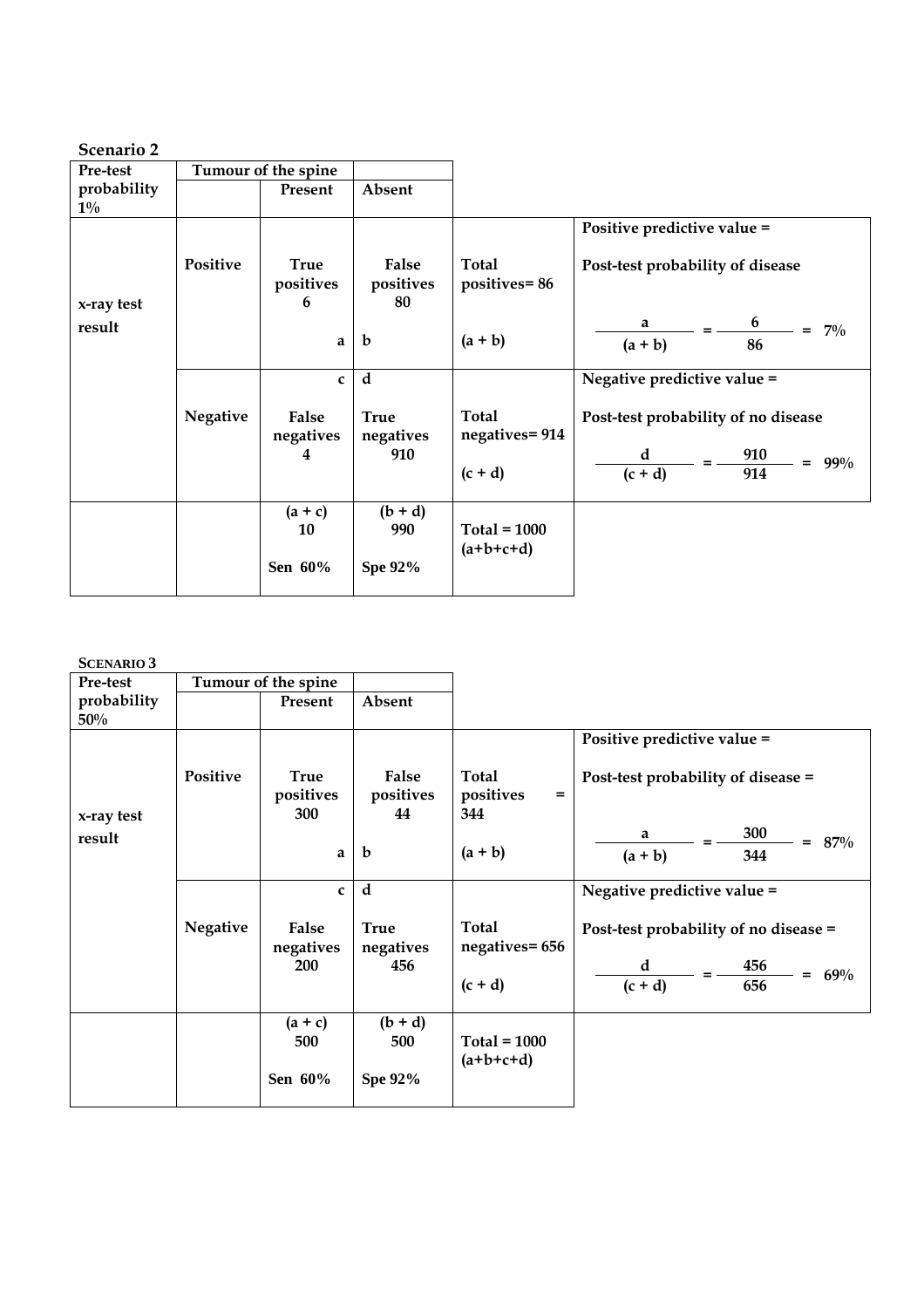*It is likely that patients in the scenarios 1 and 2 do not need an x-ray. Patients in scenario 1 already have a high pre-test probability which is not significantly affected by the result of the xray (post-test probability of positive disease 96%). Even in the occurrence of a negative test result there is still an 80% probability (100% - 20% = 80%) of having a tumour. These patients will probably benefit more from CT or MRI investigations.* 

*Patients in scenario 2 do not need an x-ray as their pre-test probability of having a tumour is very low (1%) and does not change significantly with the test (7%). On the other hand, patients in scenario 3 are more likely to be correctly diagnosed by an x-ray as their post-test probability increases from 50% to 87% (37%).*

It is also possible to calculate the post-test probability of a target condition from its pretest probability using a measure called likelihood ratio.

The likelihood ratio expresses the odds that a given test result is more likely to be obtained in a subject with the target disease than in a subject without the disease.

Pre-test odds for the target disorder x Likelihood ratio for the diagnostic test (based on prevalence)

= Post-test odds for the target disorder

Likelihood ratio for a positive test result = sensitivity  $/ 1$ -specificity

Likelihood ratio for a negative test result  $= 1$ -sensitivity / specificity

The pre-test odds are calculated as pre-test probability/(1-pre-test probability) and the post-test odds can then be converted back to post-test probability:

Post-test probability = post-test odds/(post-test odds + 1)

With a likelihood ratio above 1 the probability of the disease being present increases; with a likelihood ratio below 1 the probability decreases and when the likelihood ratio is 1, the probability is unchanged (the test result does not bear diagnostic information).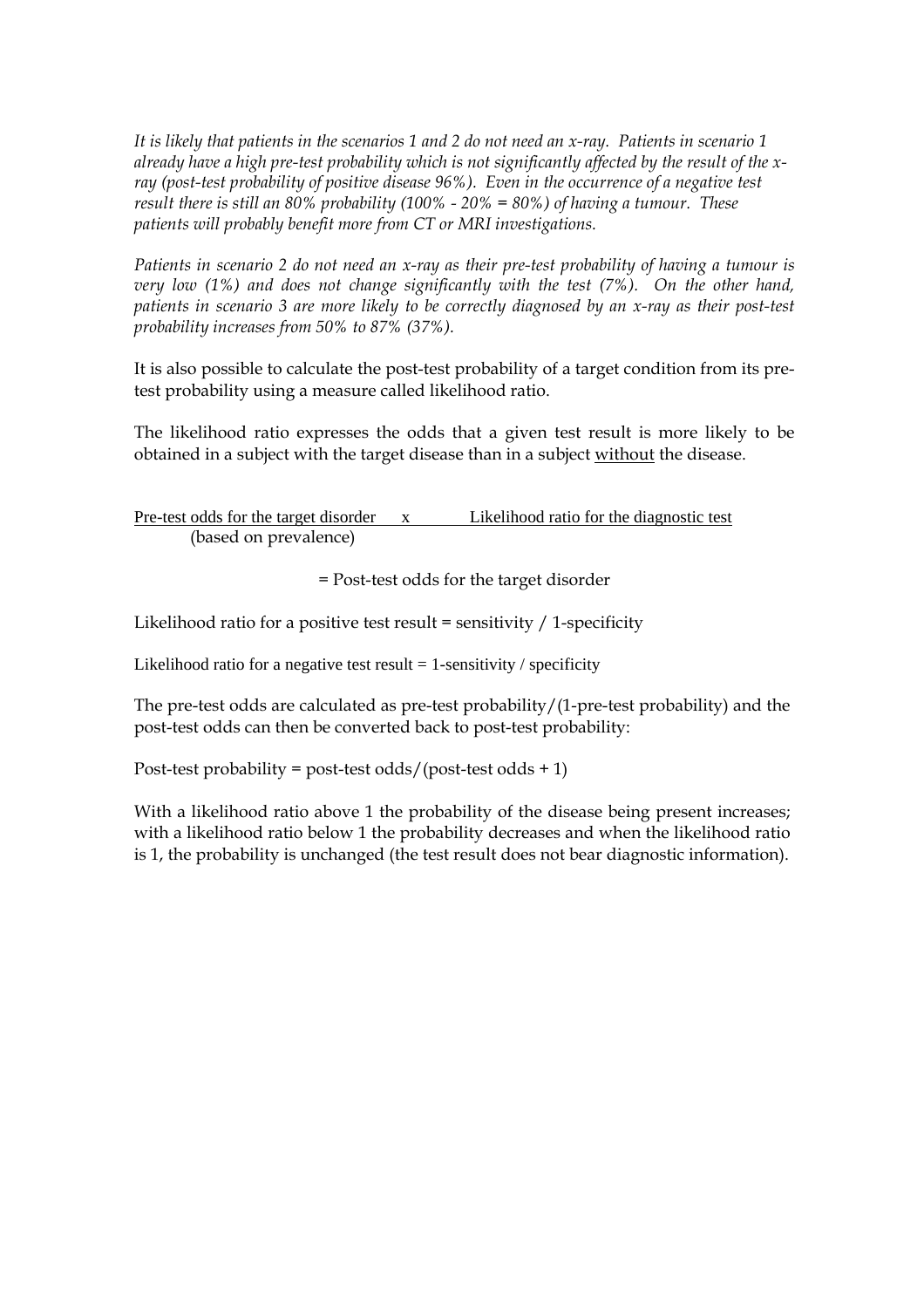*In the above example the likelihood ratio for a positive test result is 7.5 (0.60/1-0.92) (that particular x-ray result is 7.5 times as likely to come from patients with tumour than from patients without a tumour). If we assume a pre-test probability of the disease of 50% the pretest odds is 1 (0.50/1-0.50) and therefore: post-test odds = 1 x 7.5 = 7.5 that means:* 

*post-test probability = 7.5/7.5 +1 = 88%* 

*Pre-test Probability* → *Probability/(1- Probability)* → *Pre-test Odds* 

*Post-test Odds* → *Post-test Odds/(Post-test Odds + 1)* → *Post-test Probability*

A quick method to compare pre-test with post-test probabilities is to use a nomogram (see *Fagan TJ. Nomogram for Bayes' theorem. New England Journal of Medicine 1975, 293: 257*) in which pre-test and post-test odds have been already converted to their corresponding probabilities. The post-test probability on the right side of the nomogram can be found by drawing a straight line from the pre-test probability (50%) on the left-hand side of the nomogram passing through the likelihood ratio (7.5) in the middle.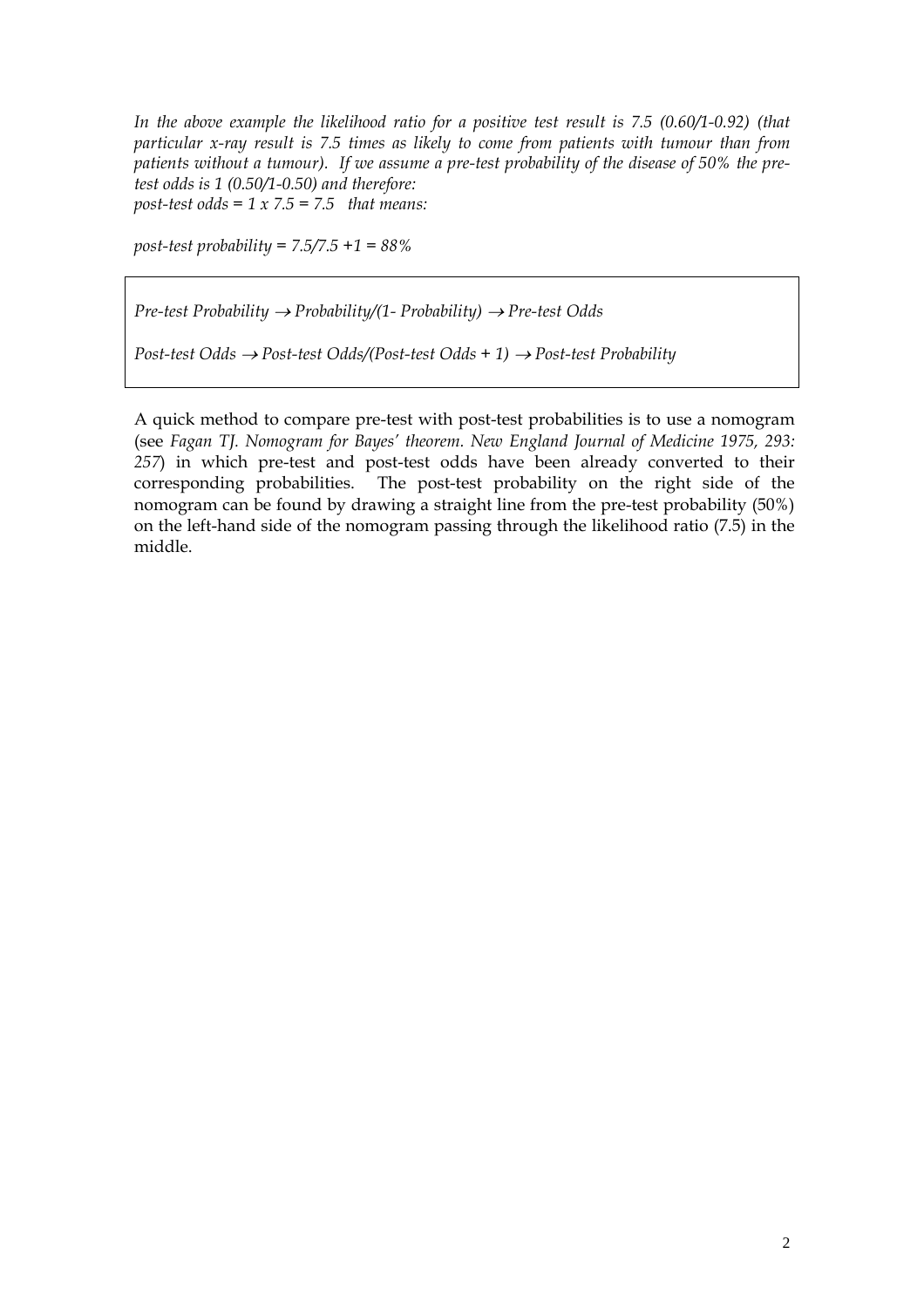



Likelihood ratios are more powerful measures for the assessment of the clinical value of a diagnostic test. Contrary to sensitivity, specificity and predictive values, likelihood ratios can be determined for more than two categories. For continuous variables when different cut-off points are available, it is possible to calculate the probability of having the disease compared to the probability of not having the disease for each individual cut-off.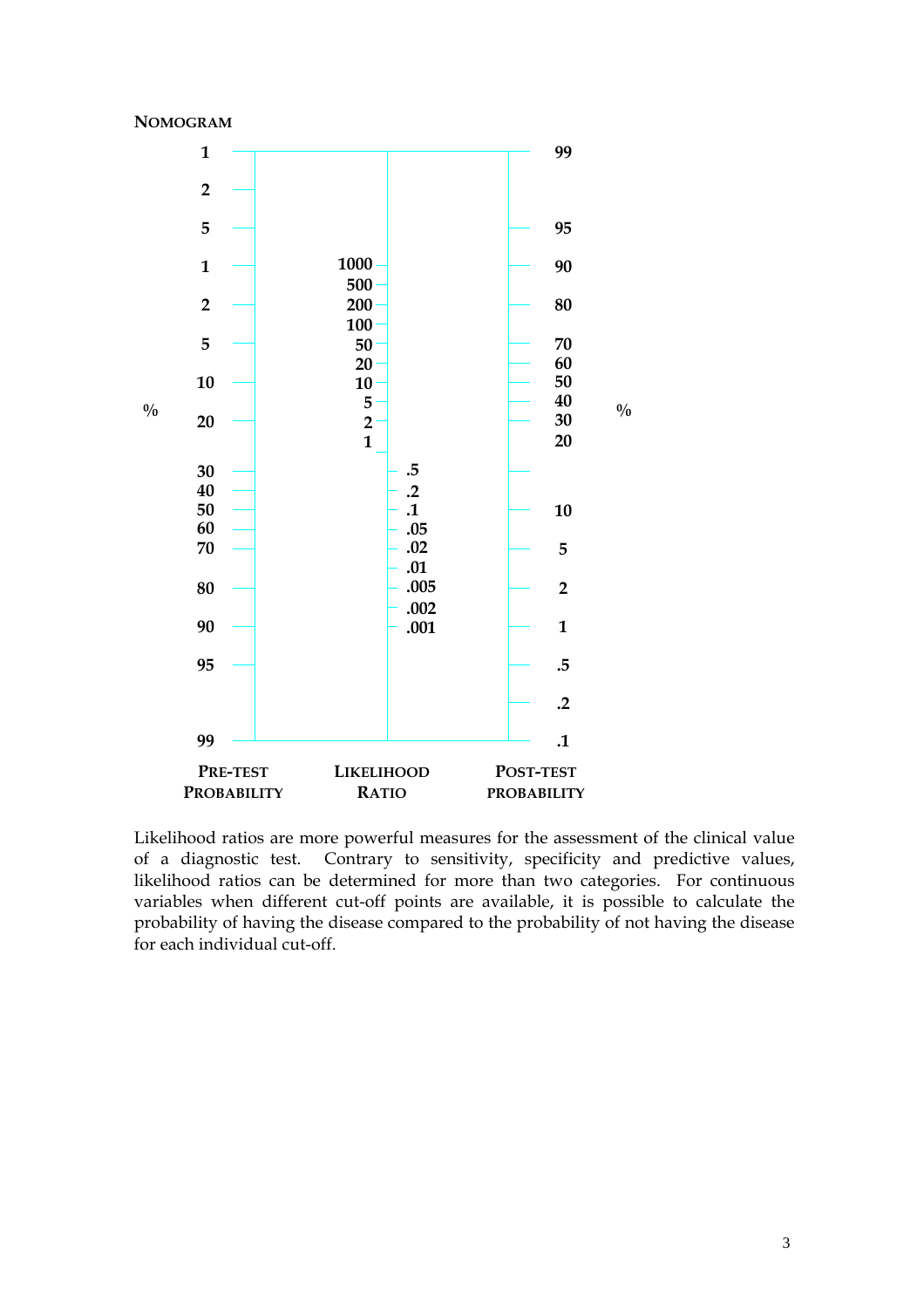## **DATA ABSTRACTION FORM FOR DIAGNOSTIC STUDIES**

Author(s)

Journal Year of publication

Reviewer Date of data abstraction

#### **Study characteristics**

Design of the study: *Cross-sectional Randomised trial Cohort Case Control Systematic review Other*……………..

Data collection: *Prospective Retrospective Unclear Unreported*

Clinical problem:

Type of comparison:

Blind assessment of tests: *Yes No Unclear*

Number of patients enrolled:

Number of patients who underwent the diagnostic test:

Number of patients who underwent the reference standard:

- number of test positive subjects who underwent the reference standard
- number of test negative subjects who underwent the reference standard

Description of the diagnostic test: *Adequately reported Unclearly reported Inadequately reported Unreported* 

*Type of test Model Manufacturer Scan Time Slice Thickness Contrast medium*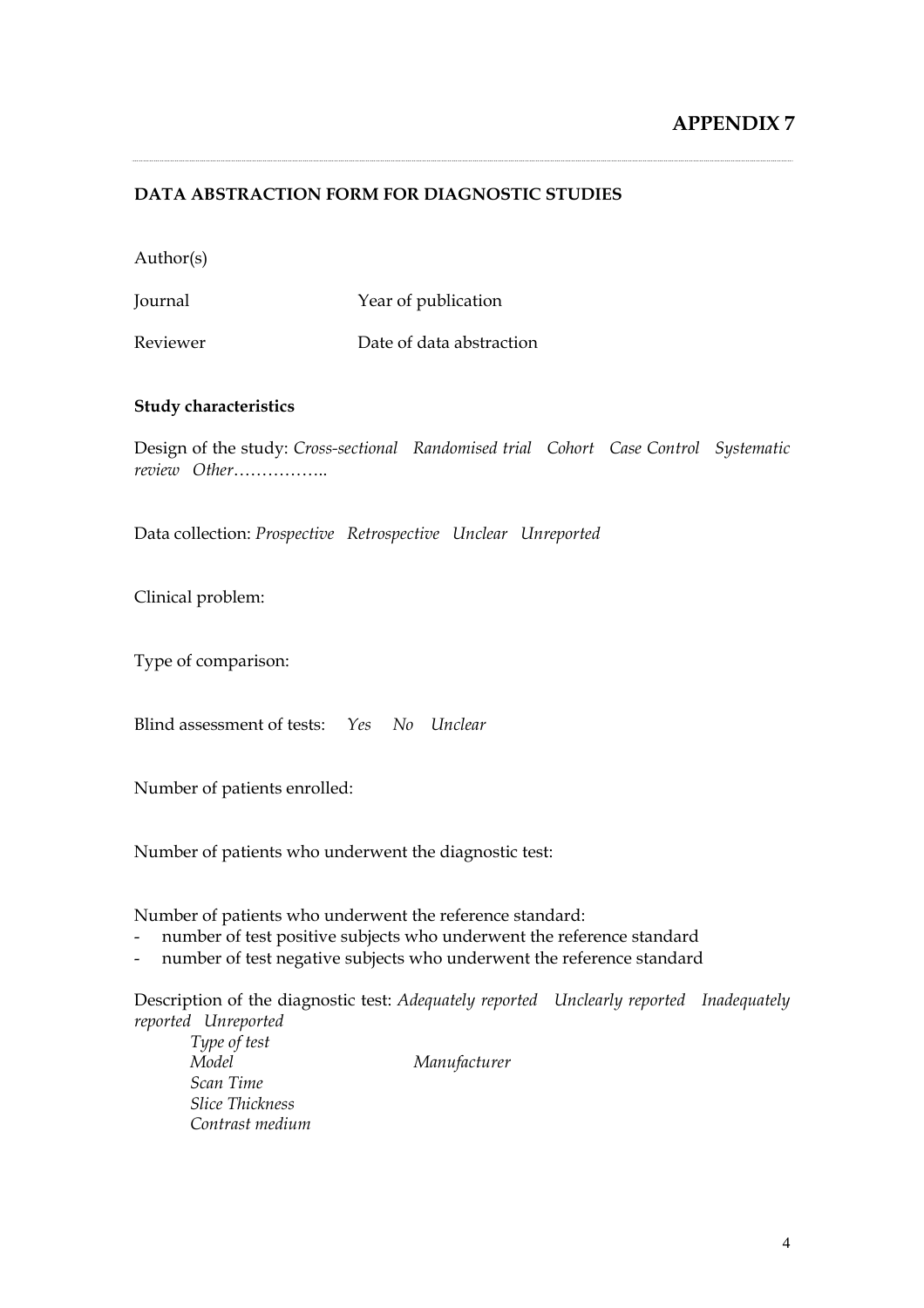Description of the reference standard: *Adequately reported Unclearly reported Inadequately reported Unreported Type of test Model Manufacturer Scan Time Slice Thickness Contrast medium* 

#### **Results**

|                 | Disease Present + | Disease Absent - | Totals    |
|-----------------|-------------------|------------------|-----------|
| Test Positive + |                   |                  |           |
|                 | a                 | h                | $a + b$   |
| Test Negative - |                   |                  | $c+d$     |
| Totals          | a+c               | b+d              | $a+b+c+d$ |

True positives  $= (a) =$  False positives  $= (b) =$ 

False negatives =  $(c)$  = True negatives =  $(d)$  =

Sensitivity =  $a/(a+c)$  =

Specificity =  $d/(b+d)$  =

Positive predictive value =  $a/(a+b)$  =

Negative predictive value =  $d/(c+d)$  =

Likelihood ratio for a positive test result =  $(sensitivity/1-specificity) =$ 

Likelihood ratio for a negative test result =  $(1$ -sensitivity/specificity) =

Observed pre-test probability =  $(a+c)/(a+b+c+d)$ 

Pre-test odds = prevalence/1-prevalence

Post-test odds = pre-test odds x likelihood ratio

Post-test probability = post-test odds/(post-test odds +1)

 $Accuracy = (a+d)/(a+b+c+d) =$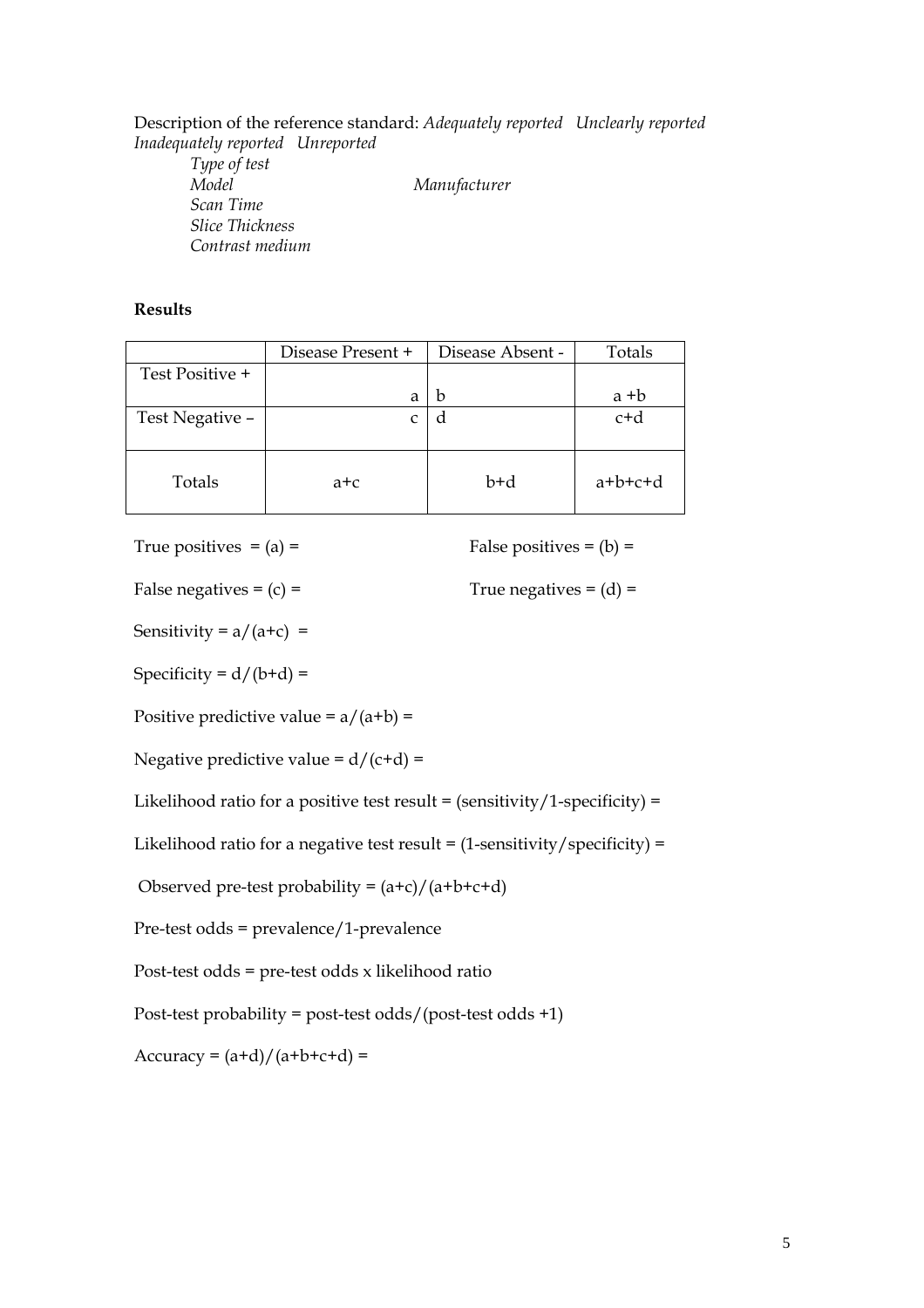# **EXAMPLE OF GUIDELINE, REFERENCE AND EVIDENCE TABLES FOR MBUR5**

| $\mathbf A$ | <b>Clinical Problem</b>        | Neck pain, brachalgia, degenerative change                                                                                         |
|-------------|--------------------------------|------------------------------------------------------------------------------------------------------------------------------------|
| A1          | Ref No. in MBUR4 (if any)      | CO <sub>4</sub>                                                                                                                    |
| A2          | <b>Section in MBUR4</b>        | C. The Spine: Cervical                                                                                                             |
| $\bf{B}$    | Search strategy: databases     | MEDLINE, EMBASE 1966 to present. Cervical vertebrae,                                                                               |
|             | used; period; MeSH             | intervertebral disc displacement, Magnetic resonance imaging,                                                                      |
|             | headings; other key words      | tomography xray computed. Also Internet sites AHCPR,                                                                               |
|             |                                | Canadian Medical Association Clinical Practice Guidelines                                                                          |
|             |                                | Database, Center for Disease Control and Prevention                                                                                |
| $\mathbf C$ | Search results: no. found;     | 295 found, 13 used                                                                                                                 |
|             | no. used.                      |                                                                                                                                    |
| $\mathbf D$ | Reference numbers of cited     |                                                                                                                                    |
|             | references in attached master  |                                                                                                                                    |
|             | list                           |                                                                                                                                    |
| ${\bf E}$   | <b>Summarised results from</b> | $[3]$ [4] and [5] are reviews.                                                                                                     |
|             | each of the cited references   | Hedberg et al [6] looked retrospectively at 130 patients who had                                                                   |
|             |                                | MR for suspected radiculopathy 20 had myelography and 13                                                                           |
|             |                                | went to surgery. They found a good correlation between MRI                                                                         |
|             |                                | and surgical findings but this study does not assess MR false                                                                      |
|             |                                | negatives.                                                                                                                         |
|             |                                | Brown et al [7] retrospectively looked at the MRIs of 34 surgical<br>patients. 28 of these had CT and/or myelography. The surgical |
|             |                                | finding were correctly predicted in 88% (MRI), 81% (CT myelo),                                                                     |
|             |                                | 58% (myelo) and 50% (CT).                                                                                                          |
|             |                                | Neuhold et al [8] prospectively performed MR and Myelography                                                                       |
|             |                                | in a large group of patient with neck signs 30 of whom went to                                                                     |
|             |                                | surgery. MR detected the clinically relevant segment in 29/30,                                                                     |
|             |                                | myelo in 28/30.                                                                                                                    |
|             |                                | Wilson et al [9] looked retrospectively at the MRIs of 40 surgical                                                                 |
|             |                                | patients 13 of whom also had CT myelography. The CT                                                                                |
|             |                                | myelography did not add any new information.                                                                                       |
|             |                                | Perneczky et al [10] prospectively performed MRI and CT                                                                            |
|             |                                | myelography on 63 surgical patients. Both investigations had a                                                                     |
|             |                                | diagnostic accuracy of 95%. MRI tended to miss small laterally                                                                     |
|             |                                | protruding disk fragments and myelography to underestimate                                                                         |
|             |                                | severity of central discs.                                                                                                         |
|             |                                | Bartlet et al [11] prospectively performed MRI and CT                                                                              |
|             |                                | myelography on 23 patients. Although they found diagnostic                                                                         |
|             |                                | accuracies comparable to Perneczky et al [10], they argued that                                                                    |
|             |                                | apparently high accuracy can be seen with an unacceptably high                                                                     |
|             |                                | number of inappropriate surgery/inaction. Specifically, MRI                                                                        |
|             |                                | with 4mm slices can miss lateral disc protrusions.                                                                                 |
|             |                                | Schellhas et al [12] performed MR and discography in 10 patients                                                                   |
|             |                                | and 10 controls and found 17/20 and 10/11 MR 'normal ' discs to<br>have tears. 2 of these were painful on discography.             |
|             |                                |                                                                                                                                    |
|             |                                |                                                                                                                                    |

## **A Guideline Table:**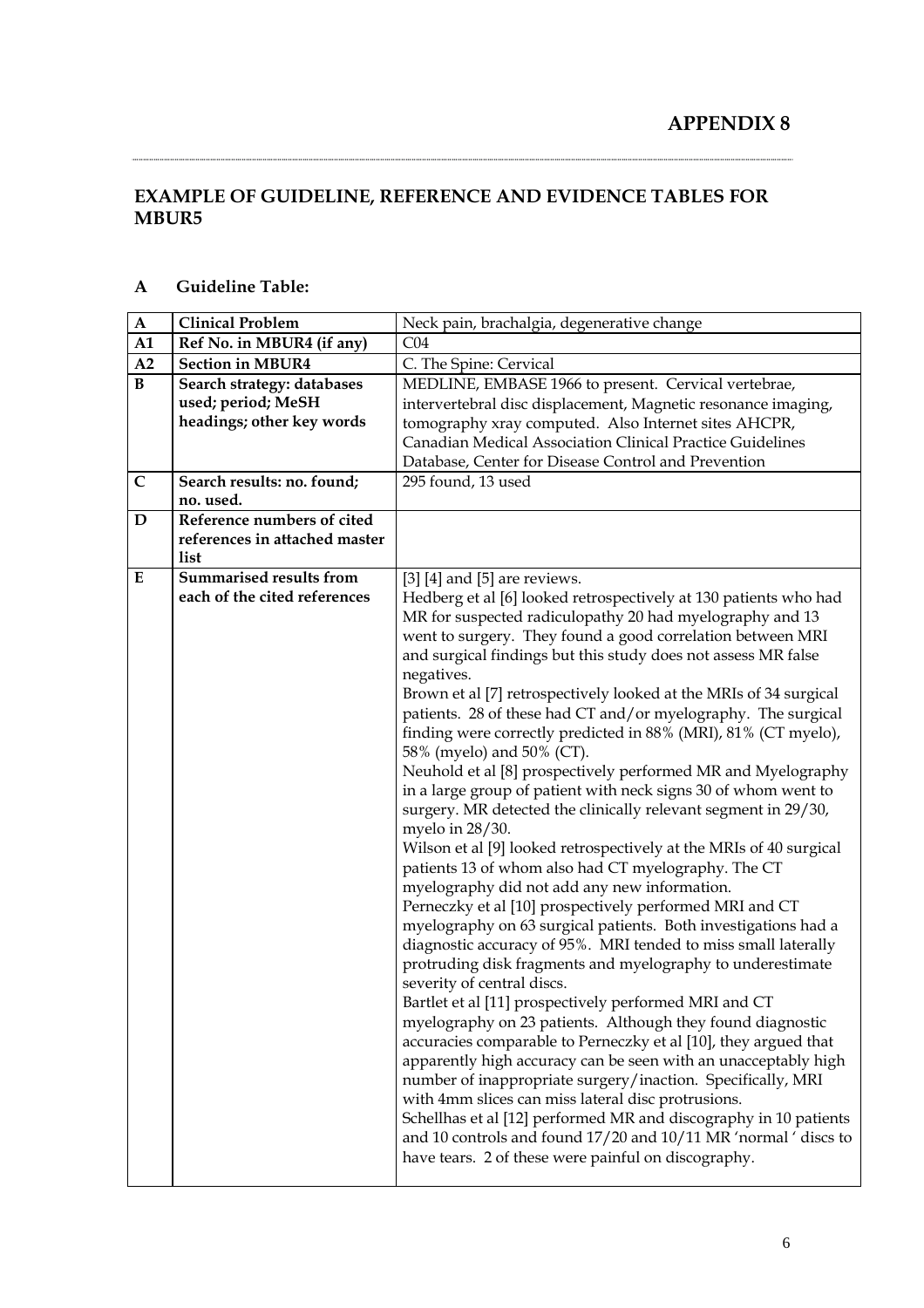| $\mathbf{F}$ | Statement (= the conclusion    | Consider MRI and specialist referral when pain affecting lifestyle |
|--------------|--------------------------------|--------------------------------------------------------------------|
|              | drawn from E)                  | or when there are neurological signs.                              |
|              |                                | Myelography (with CT) may occasionally be required to provide      |
|              |                                | further delineation or when MRI is unavailable or impossible.      |
| G            | Investigation                  | <b>MRI</b>                                                         |
| H            | Recommendation <sup>*</sup>    | 5                                                                  |
| $\mathbf{I}$ | <b>Grade of Recommendation</b> | $\subset$                                                          |
|              | $A - C$                        |                                                                    |
|              | Comment (if any) to go in      |                                                                    |
|              | booklet version of MBUR5       |                                                                    |
| $\mathbf K$  | Any other comments on this     | Many reports but few prospective studies. Most studies have        |
|              | problem (e.g. caveats;         | been done on a selected population or surgical patients. Gold      |
|              | suggestions for research or    | standard is surgery but this is only available in a minority of    |
|              | systematic review; cost or     | (presumably severe) cases. For similar reasons, CT myelography     |
|              | opportunity cost; users'       | (and discography) are not always part of the diagnostic work up.   |
|              | views.                         | MRI has been adopted as 1 stop test because it is non invasive.    |

- \* 1 Indicated<br>2 Not indicated
	- 2 Not indicated initially
	- 3 Not indicated routinely
	- 4 Not indicated<br>5 Specialised in
	- 5 Specialised investigation

# **B1 Reference table of papers (for all problems studied):**

| <b>Ref</b>         | <b>Authors</b>   | <b>Title</b>                                                                                                                                              | Journal                                 | Date | <b>Vol</b>   | Pages         |
|--------------------|------------------|-----------------------------------------------------------------------------------------------------------------------------------------------------------|-----------------------------------------|------|--------------|---------------|
| ID<br>$\mathbf{1}$ | Irvine DH, et al | Prevalence of cervical                                                                                                                                    | Lancet                                  | 1965 | $\mathbf{1}$ | 1089-         |
|                    |                  | spondylosis in a general<br>practice                                                                                                                      |                                         |      |              | 1091          |
| $\overline{2}$     | Gore DR, et al   | Neck pain: a long term<br>follow-up study of 205<br>patients                                                                                              | Spine                                   | 1987 | 12           | $1-5$         |
| 3                  | Russell EJ       | Cervical disk disease                                                                                                                                     | Radiology                               | 1990 | 177          | $313-$<br>325 |
| $\overline{4}$     | Ruggieri PM      | Cervical radiculopathy                                                                                                                                    | Neuroimaging<br>Clinics of N<br>America | 1995 | 5            | 349-<br>366   |
| 5                  | Russell EJ       | Computed Tomography<br>and myelography in the<br>evaluation of cervical<br>degenerative disease                                                           | Neuroimaging<br>Clinics of N<br>America | 1995 | 5            | 329-<br>348   |
| 6                  | Hedberg MC et al | Gradient Echo (GRASS)<br>MR Imaging in cervical<br>radiculopathy                                                                                          | AJR                                     | 1988 | 150          | 683-<br>689   |
| $\overline{7}$     | Brown BM et al   | Preoperative evaluation of<br>cervical radiculopathy and<br>myelopathy by surface-coil<br>MR imaging                                                      | AJR                                     | 1988 | 151          | 1205-<br>1212 |
| 8                  | Neuhold A et al  | Combined use of spin-<br>echo and gradient-echo<br>MRI-imaging in cervical<br>disk disease: comparison<br>with myelography and<br>intraoperative findings | Neuroradiology                          | 1991 | 33           | 422-<br>426   |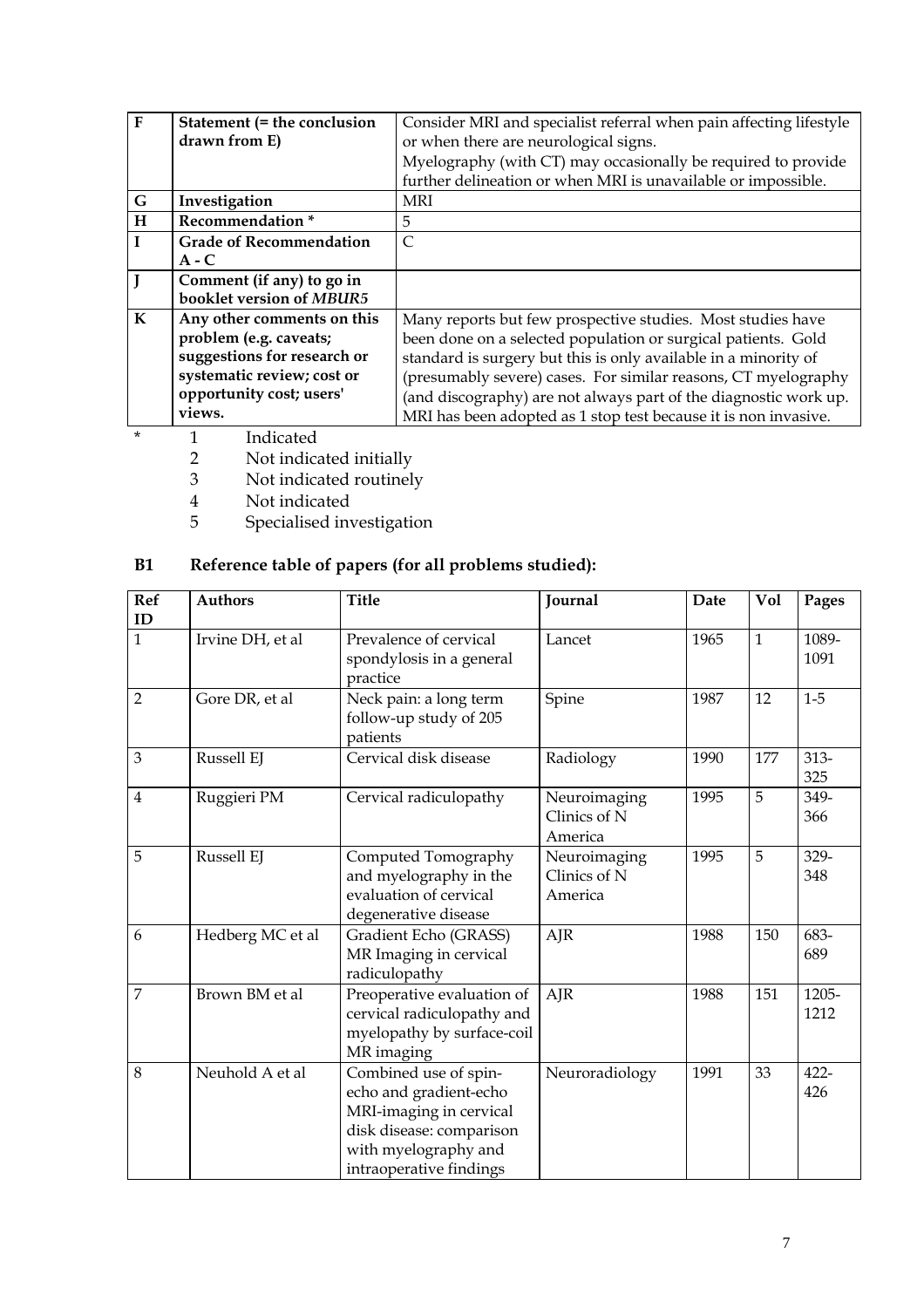| 9  | Wilson DW et al      | Magnetic Resonance<br>Imaging in the<br>preoperative evaluation of<br>cervical radiculopathy                                                               | Neurosurgery            | 1991 | 28  | 175-<br>179    |
|----|----------------------|------------------------------------------------------------------------------------------------------------------------------------------------------------|-------------------------|------|-----|----------------|
| 10 | Perneczky G et al    | Diagnosis of cervical disk<br>disease                                                                                                                      | Acta<br>Neurochirurgica | 1992 | 116 | 44-48          |
| 11 | Bartlett RJV et al   | Two-dimensional MRI at<br>1.5 and 0.5 T versus CT<br>myelography in the<br>diagnosis of cervical<br>radiculopathy                                          | Neuroradiology          | 1996 | 38  | 142-<br>147    |
| 12 | Schellhas KP et al   | Cervical discogenic pain:<br>prospective correlation of<br>magnetic resonance<br>imaging and discography<br>in asymptomatic subjects<br>and pain sufferers | Spine                   | 1996 | 21  | $300 -$<br>312 |
| 13 | Van de Kelft E et al | Diagnostic imaging<br>algorithm for cervical soft<br>disc herniation                                                                                       | <b>JNNP</b>             | 1994 | 57  | 724-<br>728    |

## **C Evidence table**

| <b>Ref</b><br>ID | Author;<br>Year;<br>Country;<br>Level $(I-V)$ . | Aims                                                           | Patient<br>Population             | <b>Study</b><br>design*; | <b>Results</b>                                                                                                                          | <b>Comments</b>                                                                                                                                   |
|------------------|-------------------------------------------------|----------------------------------------------------------------|-----------------------------------|--------------------------|-----------------------------------------------------------------------------------------------------------------------------------------|---------------------------------------------------------------------------------------------------------------------------------------------------|
| $\mathbf{1}$     | Irvine;<br>1965<br>III                          | Prevalence<br>study                                            | General<br>practice               | Observational            | In 3rd decade 13%<br>men show cervical<br>spondylosis on plain<br>neck x-rays. At 70<br>years, 100% men<br>show cervical<br>spondylosis | Cervical<br>spondylosis is<br>very common in<br>the general<br>population, so<br>finding it is often<br>not helpful for<br>clinical<br>management |
| $\overline{2}$   | Gore;<br>1987<br>III                            | Monitorin<br>g<br>outcomes<br>of patients<br>with neck<br>pain | 205 patients<br>with neck<br>pain |                          | 79% improved, 43%<br>resolved, 32%<br>persistent pain                                                                                   |                                                                                                                                                   |
| 3                | Russell<br>1990<br><b>USA</b><br>III-IV         | Review                                                         |                                   |                          |                                                                                                                                         |                                                                                                                                                   |
| $\overline{4}$   | Ruggieri<br>1995<br><b>USA</b><br><b>III-IV</b> | Review                                                         |                                   |                          |                                                                                                                                         |                                                                                                                                                   |
| 5                | Russell<br>1995<br><b>USA</b><br><b>III-IV</b>  | Review                                                         |                                   |                          |                                                                                                                                         |                                                                                                                                                   |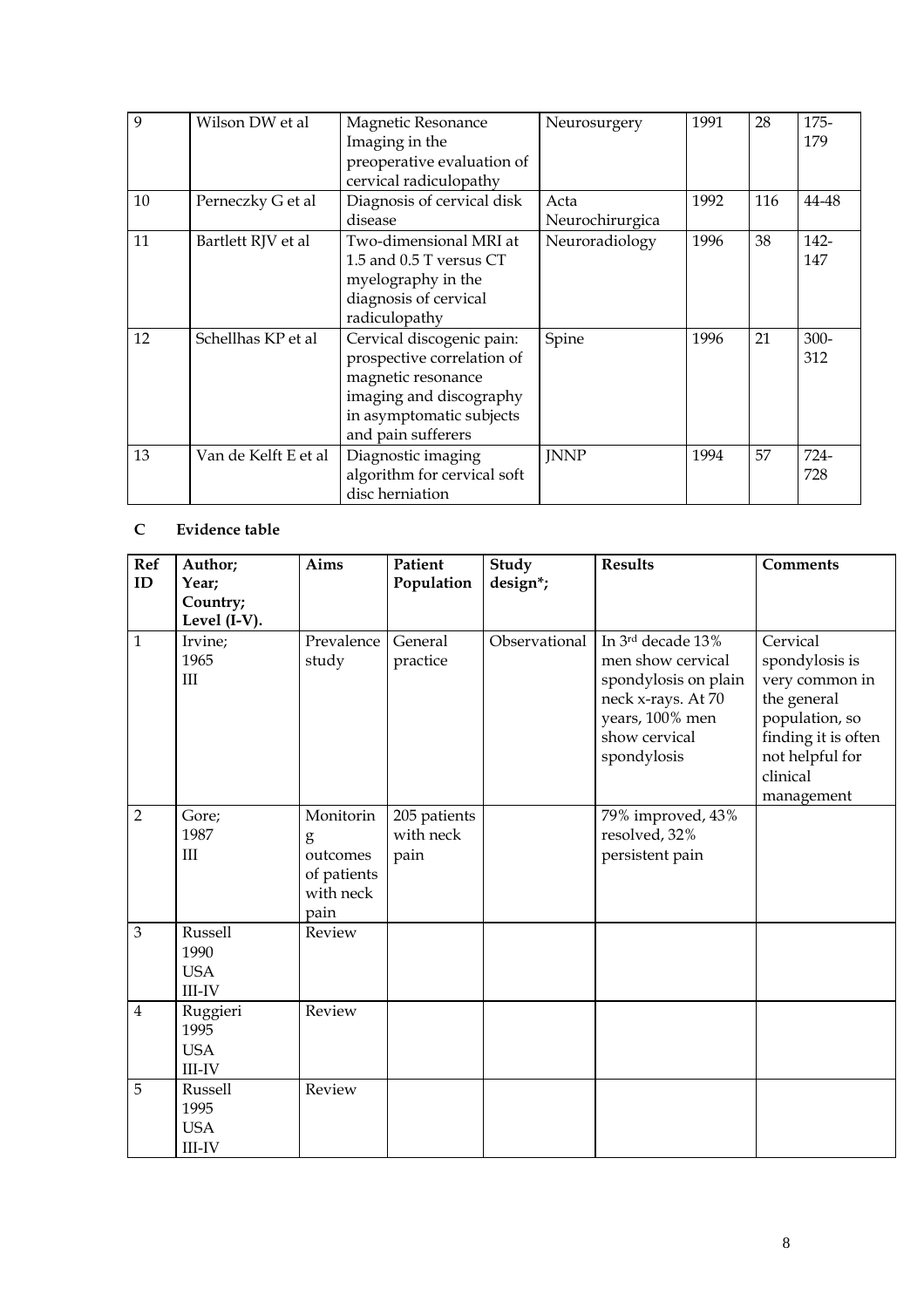| $\overline{6}$<br>7 | Hedberg<br>1988<br><b>USA</b><br>$\mathop{\rm III}\nolimits$<br><b>Brown</b><br>1988<br><b>USA</b><br>$\mathop{\rm III}\nolimits$ | Assess<br>usefulness<br>of MR for<br>suspected<br>cervical<br>radiculopa<br>thy<br>MRI for<br>myelopath<br>y and<br>radiculopa<br>thy | 130 pts<br>suspected<br>cervical<br>radiculopat<br>hy.<br>34 patients<br>prior to<br>surgery | Retrospective.<br>All had MRI,<br>20<br>myelograms,<br>13 surgery<br>Retrospective.<br>34 MRI, 28 CT<br>and/or<br>myelography | Good correlation<br>MRI and surgical<br>findings<br>Correct predictions<br>of surgical findings<br>MR88%, CT myelo<br>81%, myelo 58%, CT<br>50%.                                            | No assessment of<br><b>MRI</b> false<br>negatives because<br>none of these pts<br>had CTM<br>Selected<br>population. MR<br>replaced invasive<br>evaluations in<br>32% of<br>preoperative |
|---------------------|-----------------------------------------------------------------------------------------------------------------------------------|---------------------------------------------------------------------------------------------------------------------------------------|----------------------------------------------------------------------------------------------|-------------------------------------------------------------------------------------------------------------------------------|---------------------------------------------------------------------------------------------------------------------------------------------------------------------------------------------|------------------------------------------------------------------------------------------------------------------------------------------------------------------------------------------|
| 8                   | Neuhold<br>1991<br>Austria<br>$\mathop{\rm III}\nolimits$                                                                         | MR,<br>myelograp<br>hy and<br>surgery                                                                                                 | 30 patients<br>with neck<br>signs who<br>subsequentl<br>y<br>underwent<br>surgery            | Prospective.<br>Patients had<br>MR,<br>myelography                                                                            | Clinically relevant<br>segment detected by<br>MR (29/30) and<br>myelo (28/30)                                                                                                               | patients.                                                                                                                                                                                |
| 9                   | Wilson<br>1991<br><b>USA</b><br>$\mathop{\rm III}\nolimits$                                                                       | MR for<br>preoperati<br>ve patients                                                                                                   | 40 patients<br>before<br>surgery                                                             | Retrospective<br>all had<br>surgery, 27<br>MRI only, 13<br>had MRI and<br><b>CT</b><br>myelography                            | CTM didn't show<br>anything not seen on<br><b>MRI</b>                                                                                                                                       |                                                                                                                                                                                          |
| 10                  | Perneczky<br>1992<br>Austria<br>Ш                                                                                                 | MRI vs<br>myelograp<br>hy                                                                                                             | 63 surgical<br>patients                                                                      | Prospective.<br>All had both<br>$I_{\rm X}$                                                                                   | Both had diagnostic<br>accuracy of 95%.<br>MRI tended to miss<br>small laterally<br>protruding disk<br>fragments, myelo to<br>underestimate<br>severity of central<br>discs                 | Myelography still<br>has a place where<br>symptoms and<br>signs do not agree<br>with MR data                                                                                             |
| 11                  | <b>Bartlett</b><br>1996<br>UK<br>$\mathop{\rm III}$                                                                               | MRI vs<br>myelograp<br>hy                                                                                                             | 23 patients<br>with<br>cervical<br>spondylosis                                               | Prospective.<br>All had both<br>$I_{\rm X}$                                                                                   | MRI with 4mm slices<br>inadequate for<br>presurgical<br>assessment of root<br>lesions                                                                                                       | Myelography still<br>has a place where<br>symptoms and<br>signs do not agree<br>with MR data                                                                                             |
| 12                  | Schellhas<br>1996<br><b>USA</b><br>Iia                                                                                            | MR vs<br>discograp<br>hy                                                                                                              | 10 chronic<br>neck pain<br>patients vs<br>10<br>asymptoma<br>tic controls                    | Prospective                                                                                                                   | 17/20 MR 'normal'<br>disks had painless<br>tears on discography<br>(asymptomatic<br>group)<br>In symptomatic<br>group, 10/11 MR<br>'normal' discs had<br>tears - 2 of these<br>were painful | Significant<br>annular tears may<br>not be apparent<br>on MRI                                                                                                                            |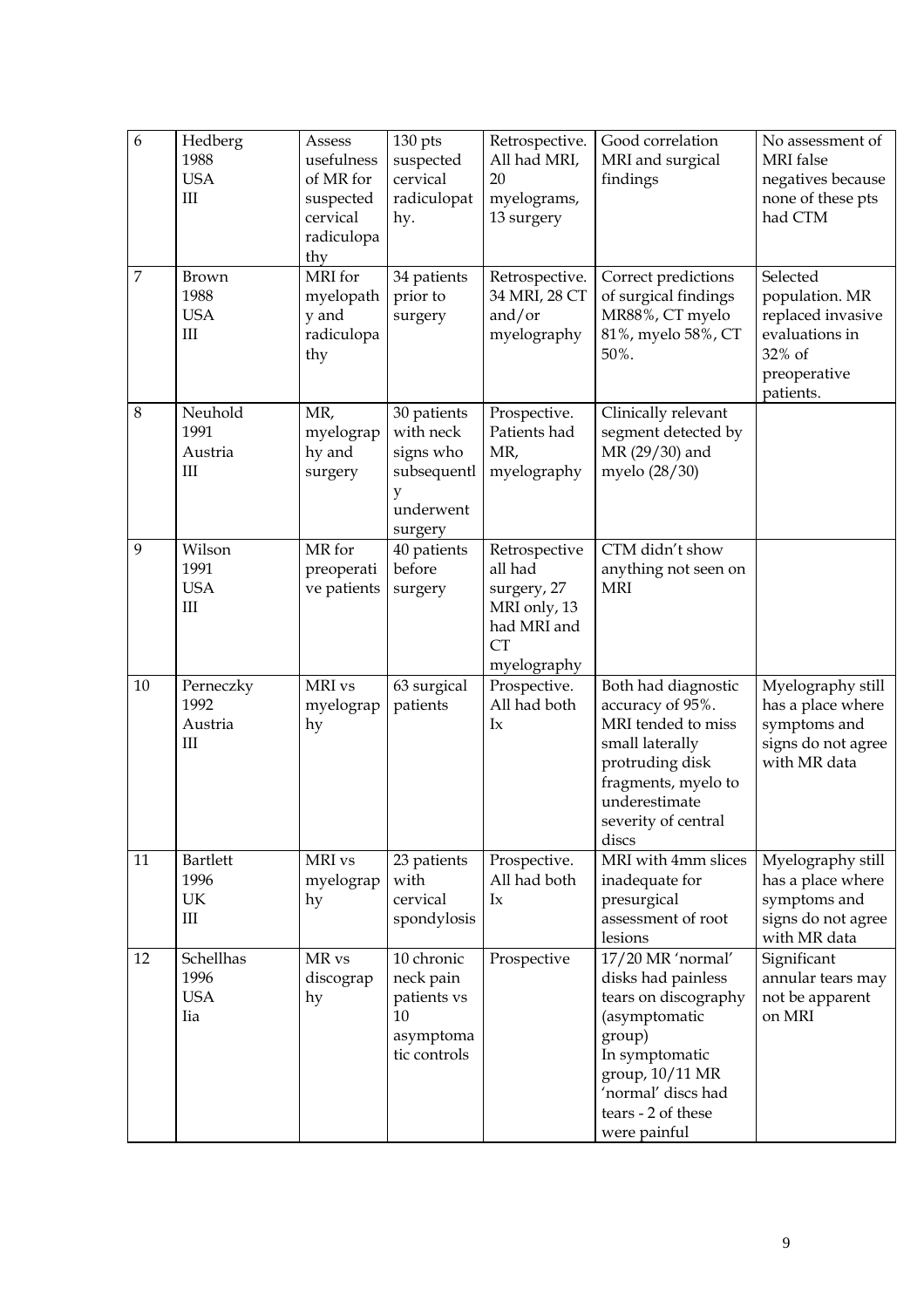| 13 | Van de Kelft | Justify an |             | 100 patients   All had plain | $\vert$ MRI (n=59) showed $\vert$ Not sure the |             |
|----|--------------|------------|-------------|------------------------------|------------------------------------------------|-------------|
|    | 1994         | algorithm  | with        | XR. Those                    | disk herniation in 55.   results fully         |             |
|    | Belgium      |            | radiculopat | with no                      | CT myelo performed                             | support the |
|    |              |            | hy          | osteophytes                  | $\int$ in 4 pts with normal $\int$ conclusions |             |
|    |              |            |             | or instability               | MRI found one                                  |             |
|    |              |            |             | had MRI,                     | further disc. Results                          |             |
|    |              |            |             |                              | others had $CT$ of other $CT$ myelos           |             |
|    |              |            |             | myelography                  | not formally                                   |             |
|    |              |            |             |                              | presented                                      |             |

\* e.g. RCT Comparison (pro/retro-spective) Series (pro/retro-spective) Audit

*Source: Templates for MBUR5 by Chris Squire, Royal College of Radiologists, London.* 

*The information reported in the above tables is merely used as an example and does not necessarily correspond to that of the original published papers.*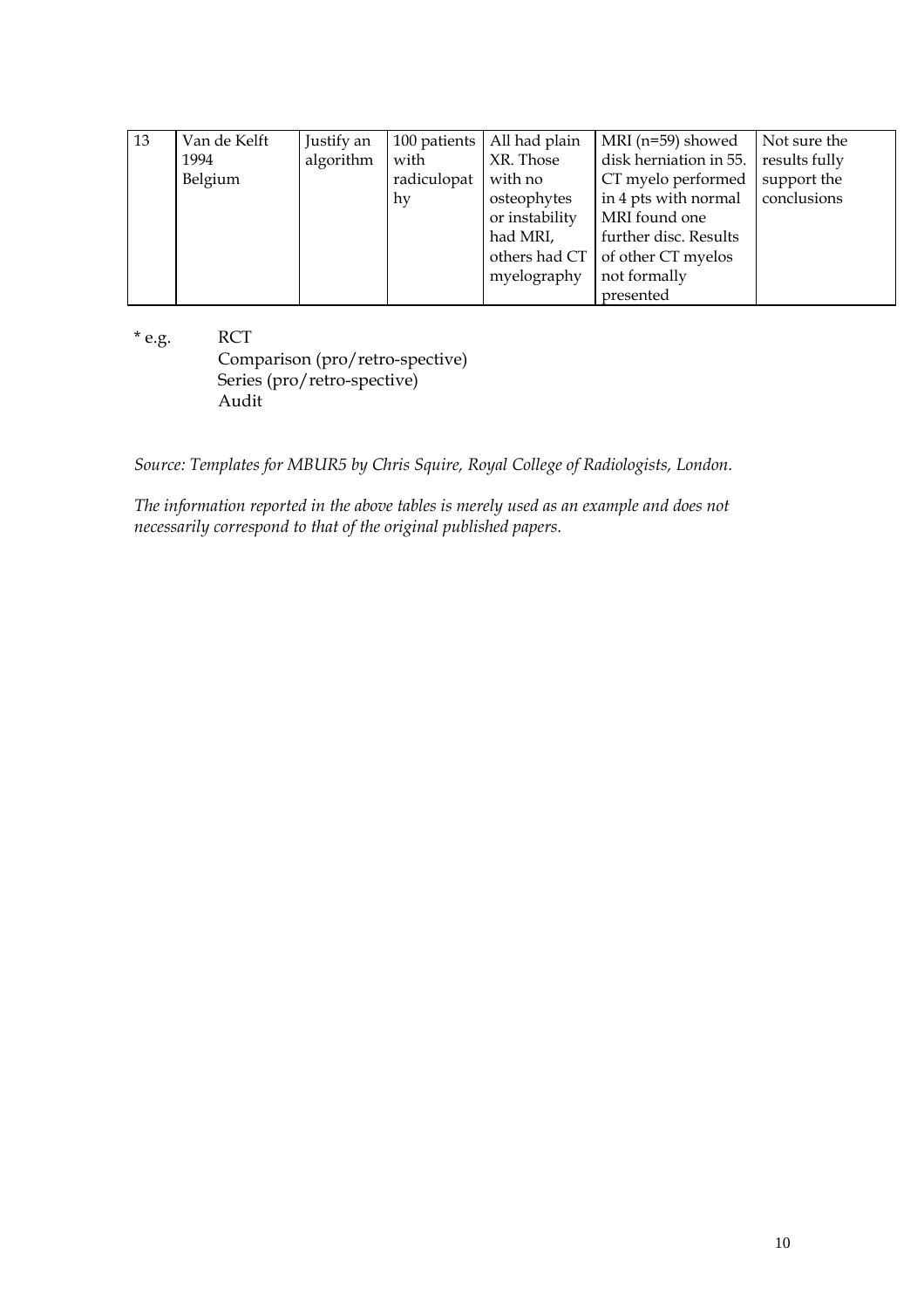## **GLOSSARY**

#### **Accuracy**

The degree to which indices of test performance measure the precision and validity of the diagnostic test.

## **Blinding**

Blinding or masking is the process used in epidemiological studies and clinical trials by which study participants, investigators and/or outcome assessors are unaware of the intervention participants are receiving.

#### **Bayes' theorem\***

A probability theorem used to obtain the probability of a condition in a group of people with some characteristic (e.g. exposed to an intervention of interest, or with a specified result on a diagnostic test) on the basis of the overall rate of that condition (the prior probability) and the likelihood of that characteristic in people with and without the condition.

#### **Case-control study\***

A study that starts with identification of people with the disease or outcome of interest (cases) and a suitable control group without the disease or outcome. The relationship of an attribute (intervention, exposure or risk factor) to the outcome of interest is examined by comparing the frequency or level of the attribute in the cases and controls. For example, to determine whether thalidomide caused birth defects, a group of children with birth defects (cases) could be compared to a group of children without birth defects (controls). The groups would then be compared with respect to the proportion exposed to thalidomide through their mothers taking the tablets. Casecontrol studies are sometimes described as being retrospective as they are always performed looking back in time.

#### **Case series\***

An uncontrolled observational study involving an intervention and outcome for more than one person.

## **Clinical decision rules**

A set of validated clinical rules used to increase the accuracy of clinicians' diagnostic and prognostic assessments. Different aspects of the history, medical examination, laboratory and imaging investigations of patients contribute to the choice of the clinical decision rules.

## **Cohort study\***

An observational study in which a defined group of people (the cohort) is followed over time. The outcomes of people in subsets of this cohort are compared, to examine for example people who were exposed or not exposed (or exposed at different levels) to a particular intervention or other factor of interest. A cohort can be assembled in the present and followed into the future (this would be a prospective study or a "concurrent cohort study"), or the cohort could be identified from past records and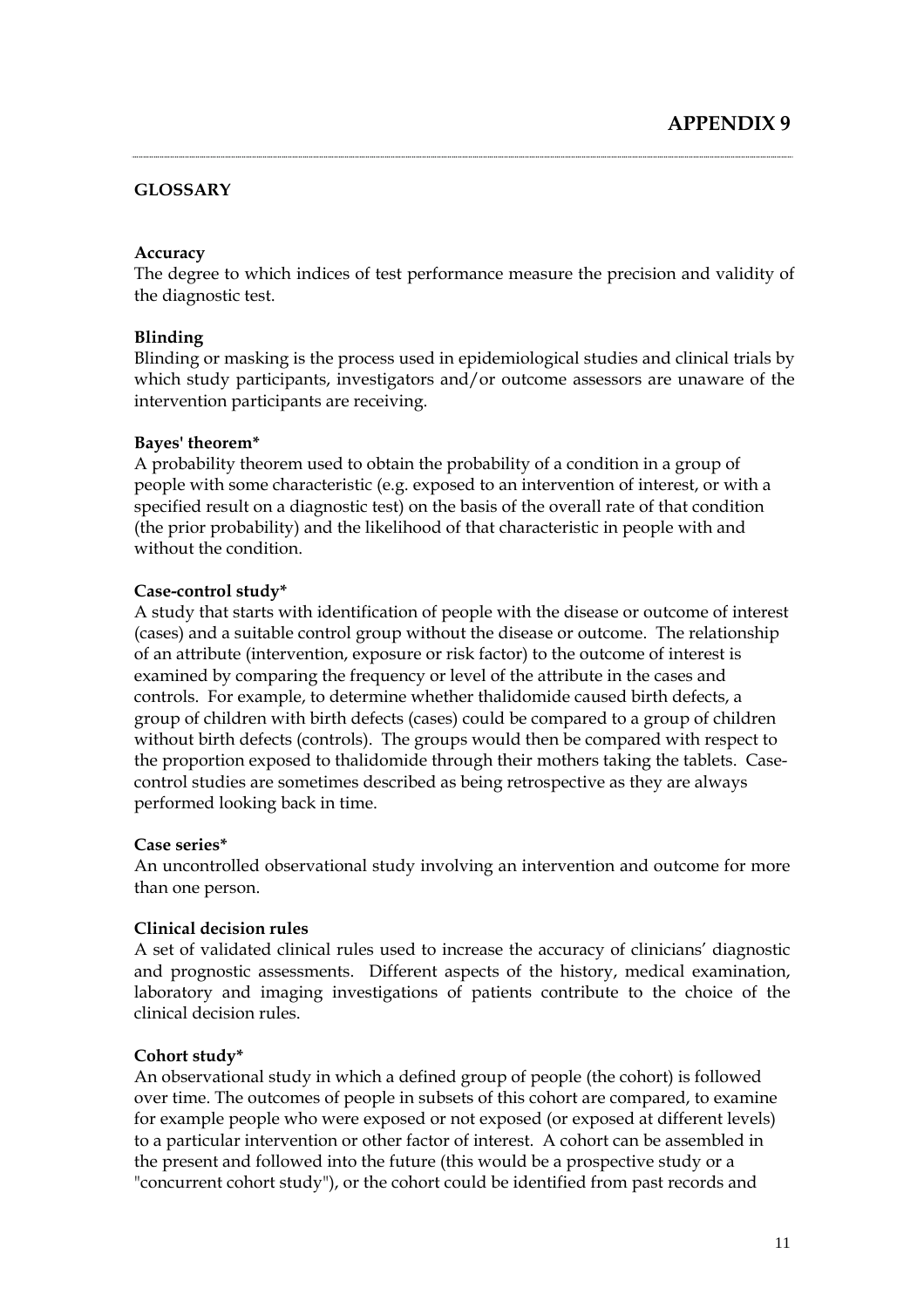followed from the time of those records to the present (this would be a retrospective study or a "historical cohort study").

## **Cross-sectional study\***

A study that examines the relationship between diseases (or other health related characteristics) and other variables of interest as they exist in a defined population at one particular time. The temporal sequence of cause and effect cannot necessarily be determined in a cross-sectional study.

## **Gold standard/Reference standard**

The method, procedure or measurement which is commonly considered to be the best available.

## **Hierarchy of evidence**

A way of grouping study designs according to their validity. Ideally the hierarchy indicates which studies should be assigned more weight. In the diagnostic literature, well-designed comparative prospective studies in which all participants undergo the new test as well as the reference ('gold') standard and the results are independently and blindly assessed by at least two investigators, are seen as being at the top of the hierarchy.

## **Levels of evidence**

Method used to grade the quality and strength of evidence.

## **Likelihood ratios**

The likelihood that a positive or negative test result would be foreseen in a patient with, versus a patient without, the target disorder.

## **MEDLINE\* (electronic version of the** *Index Medicus***)**

An electronic database produced by the United States National Library of Medicine. It indexes millions of articles in selected (about 3,700) journals. It is available through most medical libraries, and can be accessed on CD-ROM, the Internet and by other means. Years of coverage: 1966 - present.

## **MESH headings (Medical Subject Headings)\***

Terms used by the United States National Library of Medicine to index articles in *Index Medicus* and MEDLINE. Designed to reduce problems that arise from, for example, differences in British and American spelling. The MeSH system has a tree structure in which broad subject terms branch into a series of progressively narrower subject terms.

## **Meta-analysis**

A systematic review which includes a mathematical synthesis of the results.

## **Negative predictive value (or post-test probability of not having the target disease)** The proportion of people with true negative results over all negative test results.

## **Positive predictive value (or post-test probability of the target disease)**

The proportion of people with true positive test results over all positive test results.